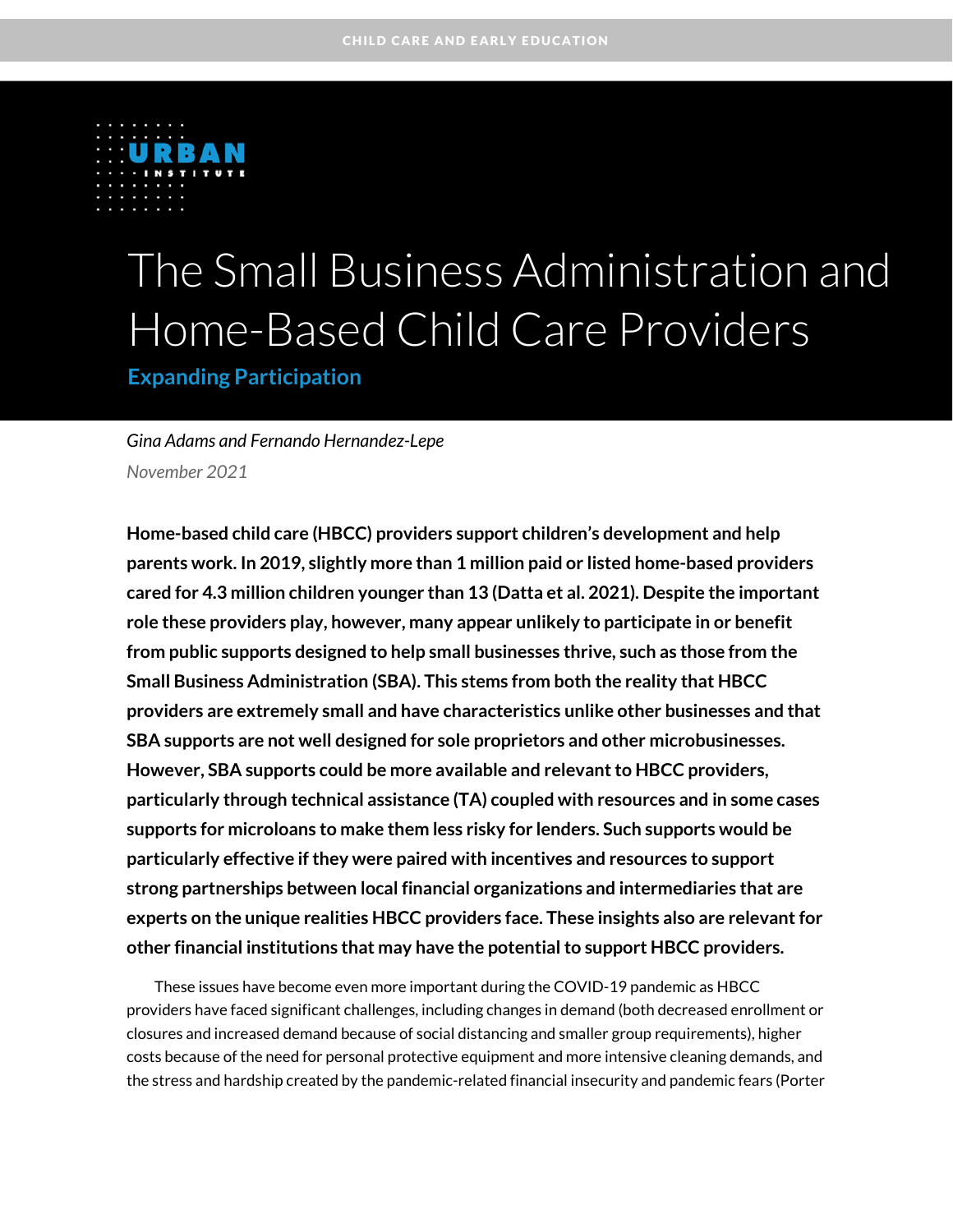et al. 2020). $^1$  $^1$  The potential loss of HBCC providers is particularly problematic because families have increasingly turned to HBCC options during the pandemic,<sup>[2](#page-15-1)</sup> and a robust supply of HBCC providers is likely essential to helping parents get back to work. Further, as we describe in more detail later, problems with the initial round of Paycheck Protection Program (PPP) loans, intended to give relief to small businesses, provided important insights into the ways that SBA loans and financial supports are not well designed for very small businesses (Ullrich 2020), which we often refer to in this brief as "microbusinesses" or sole proprietors. $^3$  $^3$ 

Building on the knowledge gained from these problems and the opportunities available from the recent allocation of \$50 billion in new funding for child care through the pandemic relief funding packages, [4](#page-15-3) states have a unique opportunity to invest in strategies that better support HBCC providers' financial health and well-being. Further, the challenges faced by the PPP loan program highlighted useful lessons that the SBA could apply to their existing efforts to support microbusinesses such as HBCC providers.

Based on expert interviews<sup>[5](#page-15-4)</sup> and a review of the literature, this brief provides an overview of the characteristics of HBCC providers that make accessing traditional financial supports unusually challenging for them, an overview of parts of the SBA's services that could be relevant to HBCC providers, and steps that could be taken to help expand the extent to which HBCC providers can benefit from SBA supports. It also briefly explores areas where we need more information and discusses the implications of these findings for other financial entities that support small businesses. Box 1 summarizes the major findings. This brief is one of a series focusing on HBCC providers' participation in federal programs and services. [6](#page-15-5)

#### BOX 1

#### **Key Takeaways: Factors That Shape the Relevance of SBA Supports for Home-Based Child Care Providers and Suggested Policies**

Despite the importance of home-based child care providers, many appear unlikely to participate in or benefit from programs designed to help small businesses thrive, such as supports provided by the Small Business Administration. A review of barriers that keep HBCC providers from benefiting from SBA financial supports suggests that unique characteristics of HBCC providers and the SBA's orientation are factors. However, SBA supports can be more accessible and relevant to HBCC providers.

#### *Unique Characteristics of HBCC Providers*

HBCC providers can benefit from various financial education and support activities, yet they have several characteristics that make accessing SBA supports challenging for them. Among them are that HCBB providers

- may not see themselves as a "business";
- differ from other small businesses in ways that can make loans less appropriate and riskier for them and for lenders;
- $\blacksquare$  may be unaware of financial resources or find sorting through options a challenge;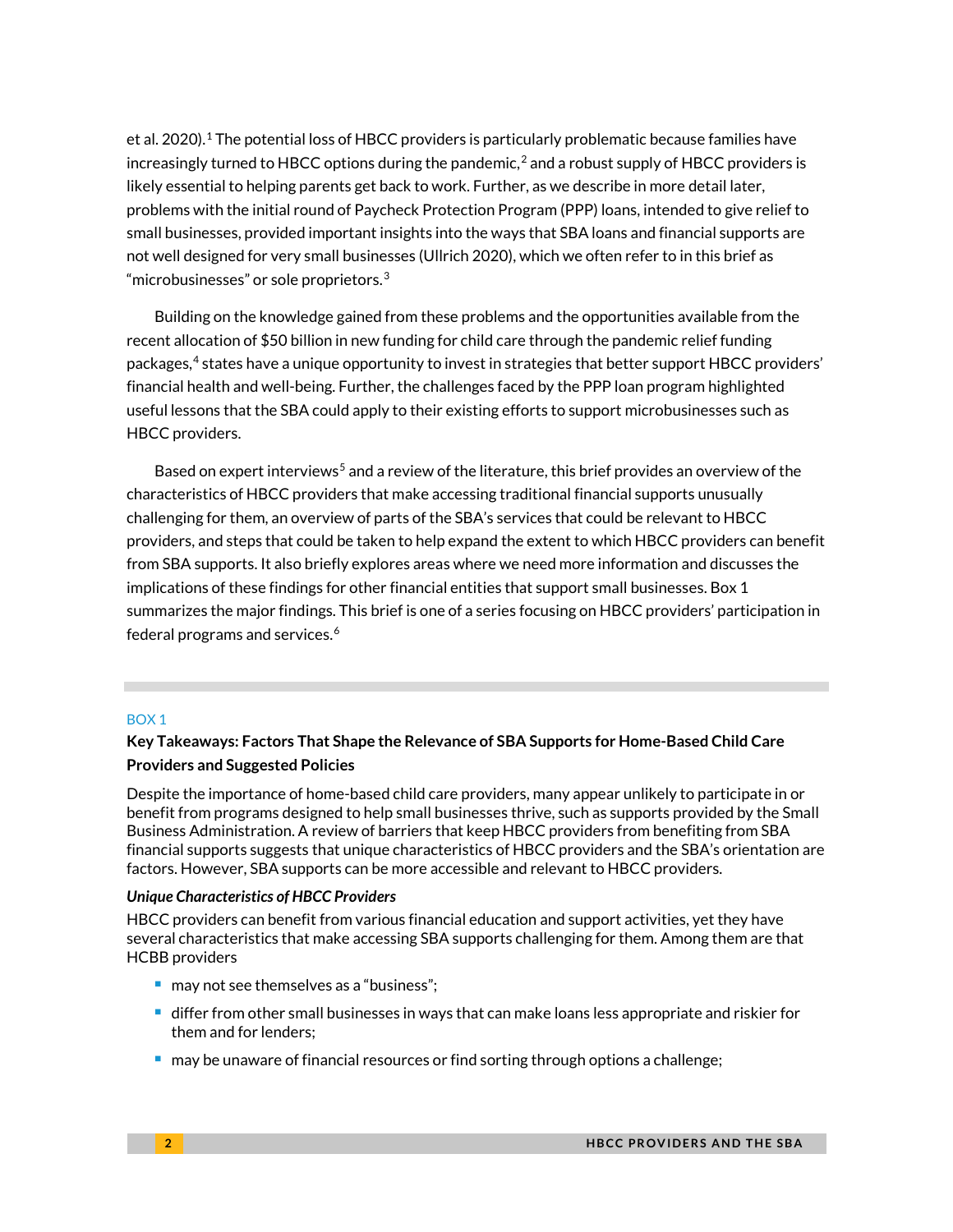- $\blacksquare$  can be more challenging than other child care providers for financial institutions to work with if they are unfamiliar with basic business and accounting practices and lack prior relationships with financial institutions;
- $\blacksquare$  may not receive fair treatment or may not have had good experiences with financial or government institutions; and
- may have unusually complex finances.

In addition, HBCC providers are heterogenous and vary significantly across a range of characteristics.

#### *Relevant Supports from the Small Business Administration*

The SBA supports small businesses by enhancing access to capital, providing loans, and providing technical and managerial assistance, among other activities. However, three contextual issues are important to understand when considering the role the SBA plays for HBCC providers:

- **The SBA is only one of many sources of financial and technical assistance to small businesses, and** the ecosystem of these supports varies widely from one community to another.
- SBA activities may not be visible to HBCC providers because supports are distributed through local financial institutions or community organizations, rather than directly from the SBA.
- **The SBA's orientation is generally not toward microbusinesses like HBCC providers.**

Although no data are available on whether and how SBA activities support HBCC providers, the two SBA activities that are most relevant to HBCC providers are the following:

- The **SBA Microloan Program** loans funds to intermediary organizations, which then provide lowinterest loans of up to \$50,000 to small businesses to help them launch or expand. The SBA does not subsidize or guarantee the microloans provided by the intermediary lenders.
- The SBA supports **technical assistance** on financial management and business operations through local partners and community development financial institutions, including Small Business Development Centers, Women's Business Centers, and organizations that participate as microlenders in the SBA's Microloan Program.

#### *The Potential of Intermediary Organizations*

Our review suggests that it would be valuable to explore the role of supporting specialized intermediaries that could facilitate stronger relationships between HBCC providers and financial institutions. These intermediaries should be entities that understand the HBCC industry and providers' financial realities and can support them appropriately.

#### *Suggestions for Action*

Possible policy actions, both within the SBA and more broadly across the ecosystem of supports for small businesses, could help HBCC providers access financial supports.

The following are some suggestions for action at the federal level:

- Explore mechanisms to make SBA-supported microloans less risky for the lender.
- Consider ways that the SBA can more effectively support microbusinesses and people who are self-employed but are unlikely to expand their businesses.
- Explore expanding SBA (or similar) TA supports to a more diverse set of TA providers, and support partnerships between SBA-affiliated organizations and specialized HBCC intermediaries.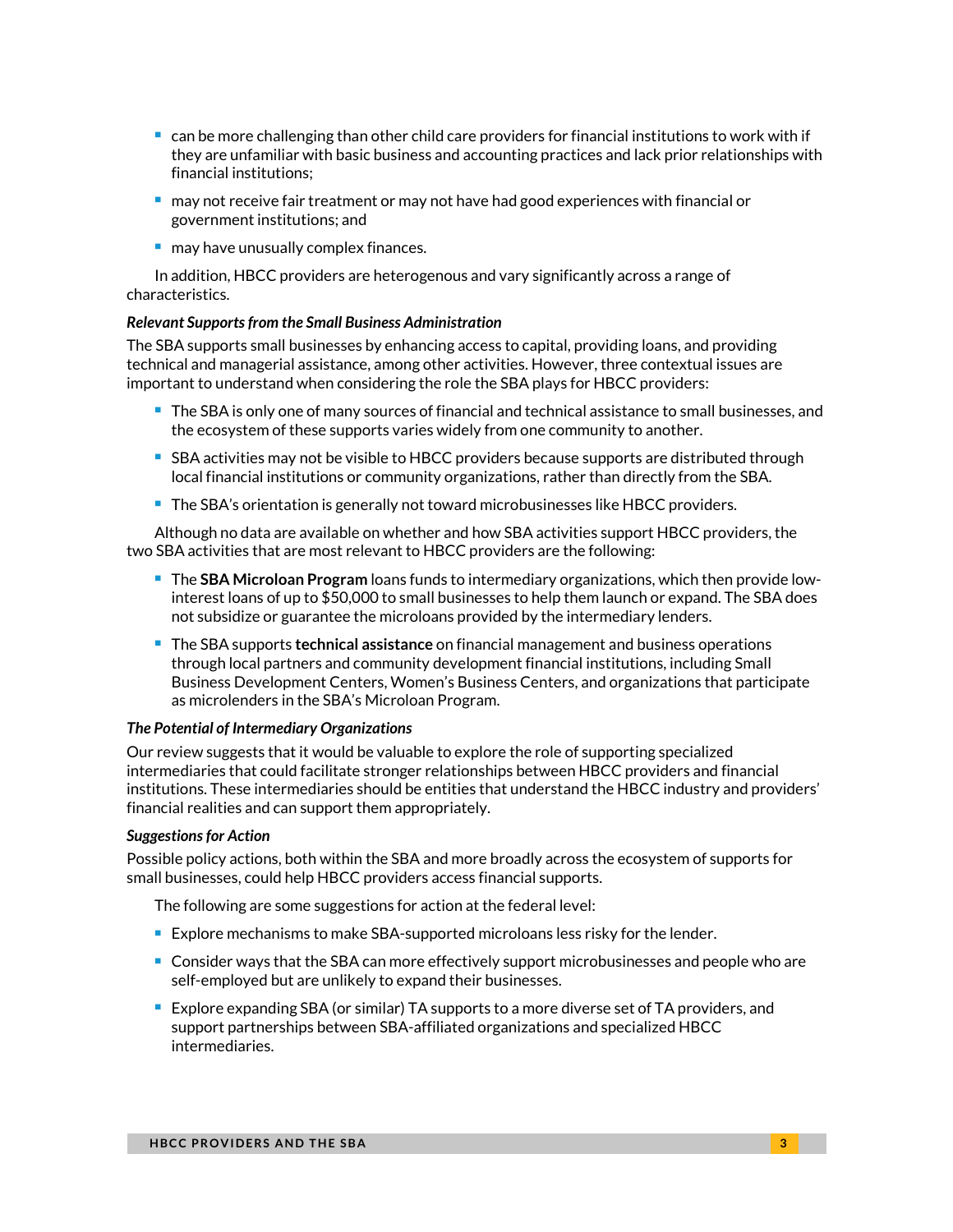Other actions could be taken at the federal level (through the SBA or other agencies) or at the state level with state funding:

- Explore strategies to combine SBA-like microloans or TA with grants, or consider alternative mechanisms to expand the financial resources and supports available to HBCC providers.
- Designate financial supports that can be coupled with supportive TA and credit enhancement for HBCC providers.

### Understanding the HBCC Provider Context

To understand the SBA's role for HBCC providers, it is important to better understand HBCC providers—specifically, what we know about these providers, what financial supports they need, and what characteristics may affect their ability to get financial supports from the SBA.

#### **Who Are HBCC Providers?**

Among the more than 1 million listed and paid home-based providers that cared for 4.3 million children younger than 13 in 2019 were 91,200 providers that are listed with a public agency and assumed to be licensed or regulated in some way (or "licensed HBCC") and an additional 1.05 million paid HBCC providers that are not listed with any agency (or "unlicensed HBCC") (Datta et al. 2021).See box 2 for the terminology we use to talk about different parts of the HBCC sector.

HBCC providers play a crucial role in caring for children in the US and are particularly likely to care for infants and toddlers, children in rural areas, and children whose families work nontraditional hours. Despite their important role, these providers are less likely than child care centers to participate in and benefit from public child care investments.[7](#page-15-6) As is described in more detail later, they also are likely to have relatively low earnings.

In this brief, we focus primarily on listed and paid unlisted providers, because those caring for children without charging for the care seem unlikely to be interested in seeking business resources or TA for financial management for that care.

#### BOX 2

#### **Home-Based Child Care Provider Terminology**

The home-based child care field has many terms to refer to HBCC, including "informal care," "family friend and neighbor care," "family child care," "license-exempt care," and "relative care."<sup>a</sup> For our analysis, we differentiate between (1) licensed family child care and (2) home-based child care settings that are legally exempt from state or local licensing, which includes relative home-based care and (depending on the state) some nonrelative home-based child care.

When possible, we distinguish between licensed and unlicensed care and relative and nonrelative care because in many states these criteria shape licensing status, which can be a gateway to public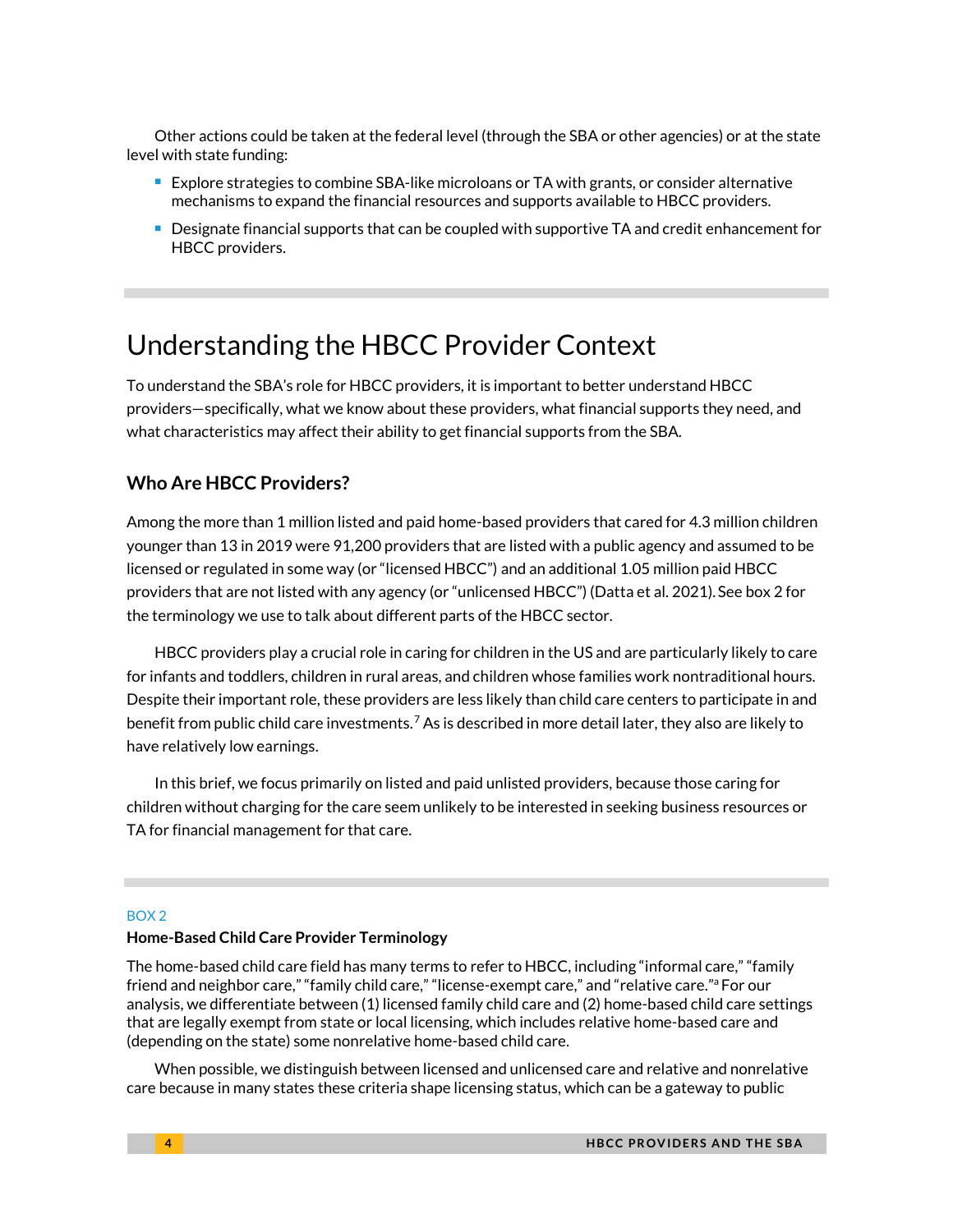supports. But we recognize the heterogeneity within these categories and that even these categories are not consistently used—for example, some states distinguish between care in the child's home and care in someone else's home. Also, sometimes we are limited by the definitions used by our data sources, which may differ from our terminology. When possible, we clarify differences.

a Sarah Haight, "Family Prosperity: 10 Minutes with a Leading Early Childhood Researcher on Home-Based Care and Opportunities Ahead," Ascend at the Aspen Institute*,* November 9, 2020[, https://ascend.aspeninstitute.org/family-prosperity-10](https://ascend.aspeninstitute.org/family-prosperity-10-minutes-with-a-leading-early-childhood-researcher-on-home-based-care-and-opportunities-ahead/) [minutes-with-a-leading-early-childhood-researcher-on-home-based-care-and-opportunities-ahead/.](https://ascend.aspeninstitute.org/family-prosperity-10-minutes-with-a-leading-early-childhood-researcher-on-home-based-care-and-opportunities-ahead/)

#### **What Financial Supports Do HBCC Providers Need?**

Our interviews suggested that HBCC providers could benefit from basic forms of financial education and supports, including the following:

- **Financial and business skills training.** HBCC finances can be complex and may require financial knowledge and skills that HBCC providers do not have. One family child care business expert suggested that HBCC providers' financial knowledge and skill needs fall into the five categories of recordkeeping and taxes, contracts and policies, legal and insurance, marketing, and money management and retirement.
- **Funds for equipment, facility upgrades, and other program needs.** HBCC providers may need funds at various stages of their business operations, including to start up, renovate, or improve their homes to meet licensing requirements; expand to serve more children or to change their business model (such as serving a different age group); make improvements to allow them to participate in public systems such as Head Start or state prekindergarten; allow them to recover from a crisis (e.g., caused by a natural disaster or illness); and address cash flow challenges that exist because of irregularity of payments from parents or public systems.

The heterogeneity of the HBCC provider community means that these needs will look different from one provider to another. A grandparent or family friend who is caring for children because of personal relationships might benefit most from supports that focus on personal finances, money management, or retirement, while a family child care provider opening her home to care for eight children with an assistant could benefit from all the topics mentioned here.

#### **HBCC Provider Characteristics That Affect Access to Financial Supports**

A review of paid HBCC providers' characteristics from the 2012 National Survey of Early Care and Education (NSECE) suggests these providers differ in many ways from traditional small businesses, which are the focus of the SBA's financial and business support mechanisms. Many of these characteristics can prevent HBCC providers from fully benefiting from the SBA supports. Some of these characteristics are that HBCC providers

**nay not see themselves as a "business";**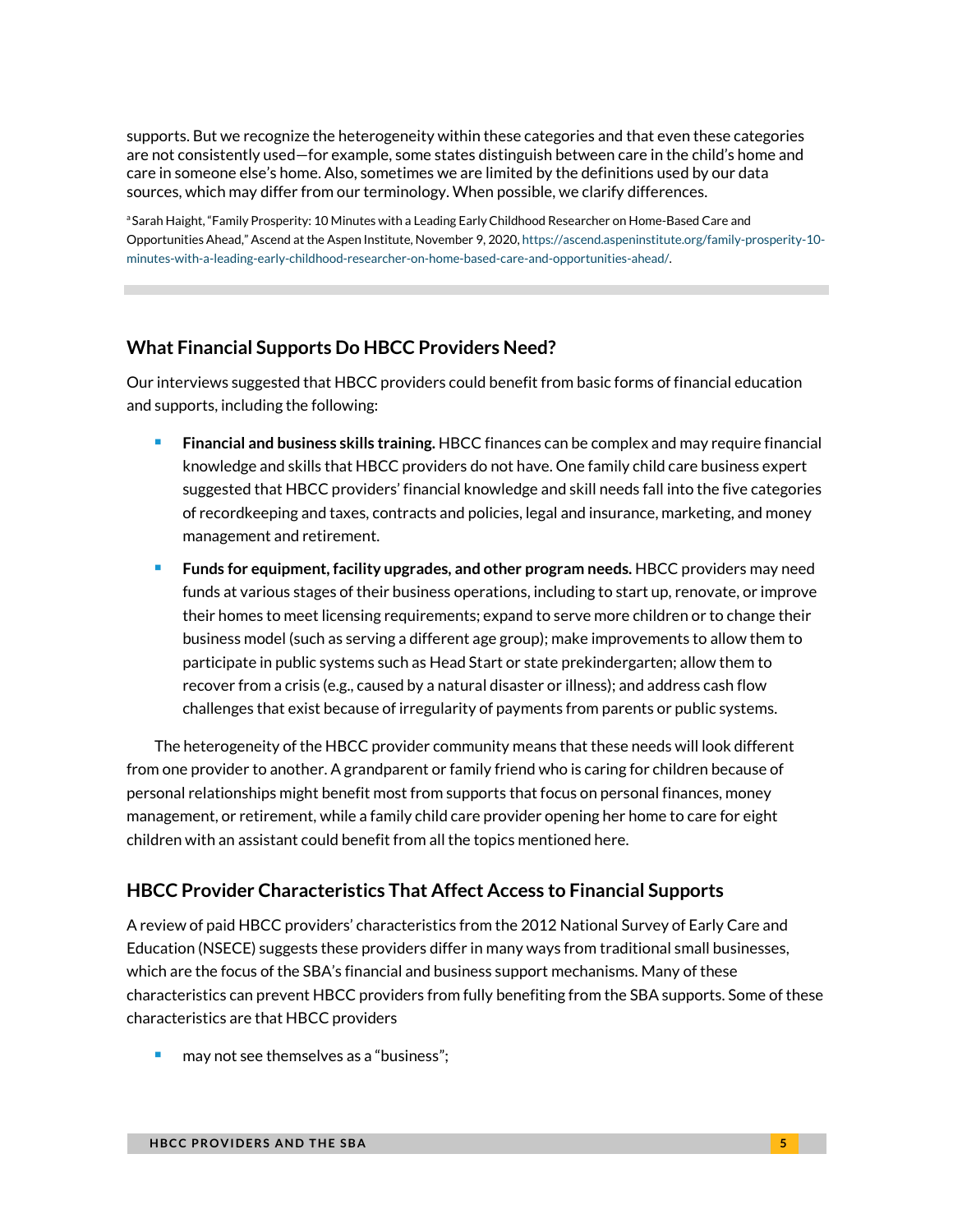- **If the starf** in the small businesses in ways that can make loans less appropriate and riskier for them and for lenders;
- may be unaware of financial resources or find sorting through options a challenge;
- can be challenging for financial institutions to work with if they are unfamiliar with basic business and accounting practices and lack prior relationships with financial institutions;
- may not receive fair treatment or may not have had good experiences with financial or government institutions; and
- may have unusually complex finances.

In addition, HBCC providers are heterogenous and vary significantly across a range of characteristics, including the number of children they serve, whether a provider works alone or has assistants, licensing status, motivation, location, finances, and more. Some of these characteristics can be based on the different policy contexts that exist across states. $8$ 

#### **HBCC PROVIDERS MAY NOT SEE THEMSELVES AS A BUSINESS**

A common theme across our interviews with child care financial experts is that HBCC providers often do not perceive themselves as running a business. Although no data exist on this exact question, the NSECE asked several related questions that corroborate this perspective, with some apparent variation between HBCC providers that are listed and those that are paid but not listed.

Data from the 2019 NSECE indicate the following:

- **HBCC** providers seldom identify earning money as a primary reason for caring for children. Only 5 percent of listed and 12 percent of unlisted paid providers report this as their primary reason.
- The majority of HBCC providers do not see caring for children as a career or personal calling, with some variation between those who are listed and those who are paid but not listed. Slightly more than half of listed home-based providers (53 percent) report that a personal career or calling was their primary reason for looking after children, compared with about a fifth (21 percent) of unlisted paid HBCC providers.
- In contrast, slightly more than half of unlisted paid providers (55 percent) report helping the children's parents as their primary reason for looking after children. Only 16 percent of listed providers report this as the reason for providing care.

The experts we interviewed agreed that many HBCC providers do not see themselves as operating a business or as being entrepreneurs and suggested that this was one of the initial struggles that organizations working to support HBCC providers' financial practices and resources have to overcome.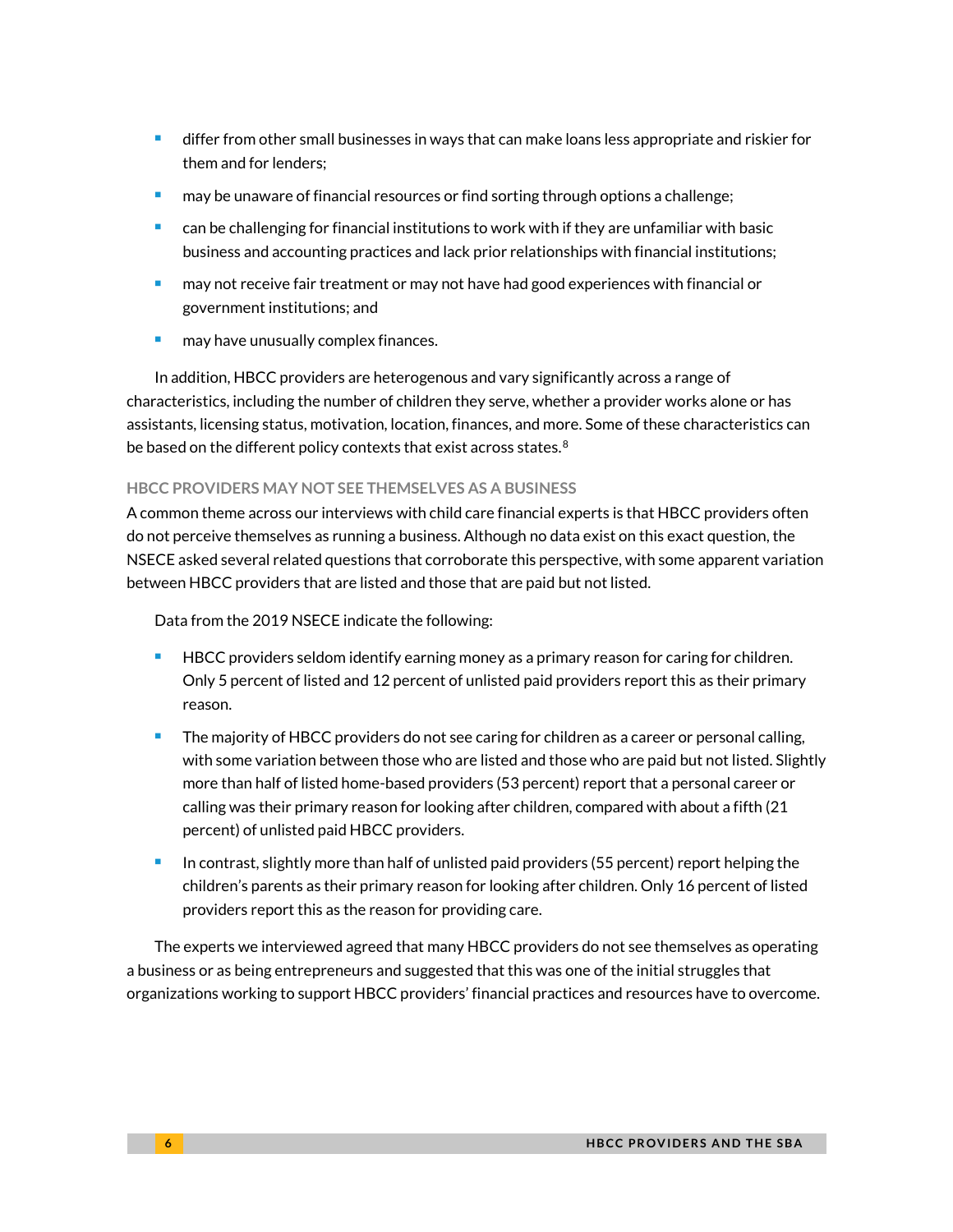#### **HBCC PROVIDERS DIFFER FROM OTHER SMALL BUSINESSES IN WAYS THAT CAN MAKE LOANS LESS APPROPRIATE AND RISKIER FOR THEM AND FOR LENDERS**

Our review suggests that HBCC providers are different from other small businesses in ways that create challenges both for them and financial institutions. Specifically, paid HBCC providers

- operate their businesses out of their homes;
- may not own their homes and have relatively little collateral;
- may have unstable housing situations or face rising housing costs that could force them to move (First Children's Finance 2021);
- $\blacksquare$  often have relatively low incomes;<sup>[9](#page-15-8)</sup>
- **have low profit margins and fluctuating revenues (First Children's Finance 2021);**
- may not consider making a profit a personal or professional goal;<sup>[10](#page-15-9)</sup>
- are often run by women and people of color, who have historically been marginalized from lending and banking systems; $11$
- may not be able to grow or expand their business because of market limitations on their ability to raise prices and constraints on their ability to serve more children;  $^{\rm 12}$  $^{\rm 12}$  $^{\rm 12}$
- are very small, usually working alone or with a paid assistant,  $^{13}$  $^{13}$  $^{13}$  and function more like selfemployed individuals or "microbusinesses," rather than "small businesses," which can be much larger; $^{14}$  $^{14}$  $^{14}$  and
- vary in how long they expect to care for children, with more than a third of unlisted HBCC providers expecting to care for children fewer than 5 years, which likely affects their interest and willingness to take on debt, for example, or to make significant efforts to improve their business.[15](#page-15-14)

In part because of these factors, a recent report found that bankers do not understand the child care industry and perceive it as a risky investment (First Children's Finance 2021).

#### **HBCC PROVIDERS MAY BE UNAWARE OF FINANCIAL RESOURCES**

A recent report suggests that child care providers can be unfamiliar with the financial options available to them and can find it difficult to sort through and compare options to identify the most appropriate for their situation (First Children's Finance 2021).

#### **THE RELATIONSHIP BETWEEN HBCC PROVIDERS AND FINANCIAL INSTITUTIONS MAY BE CHALLENGING**

Our respondents suggested that HBCC providers may be challenging for financial institutions to work with in several ways. For example, our respondents suggested that HBCC providers tend not to engage in basic financial business practices such as keeping careful financial records, having a separate business bank account, having payroll or data systems, and having relationships with accountants or financial institutions. HBCC providers may also lack documentation that financial institutions regularly request,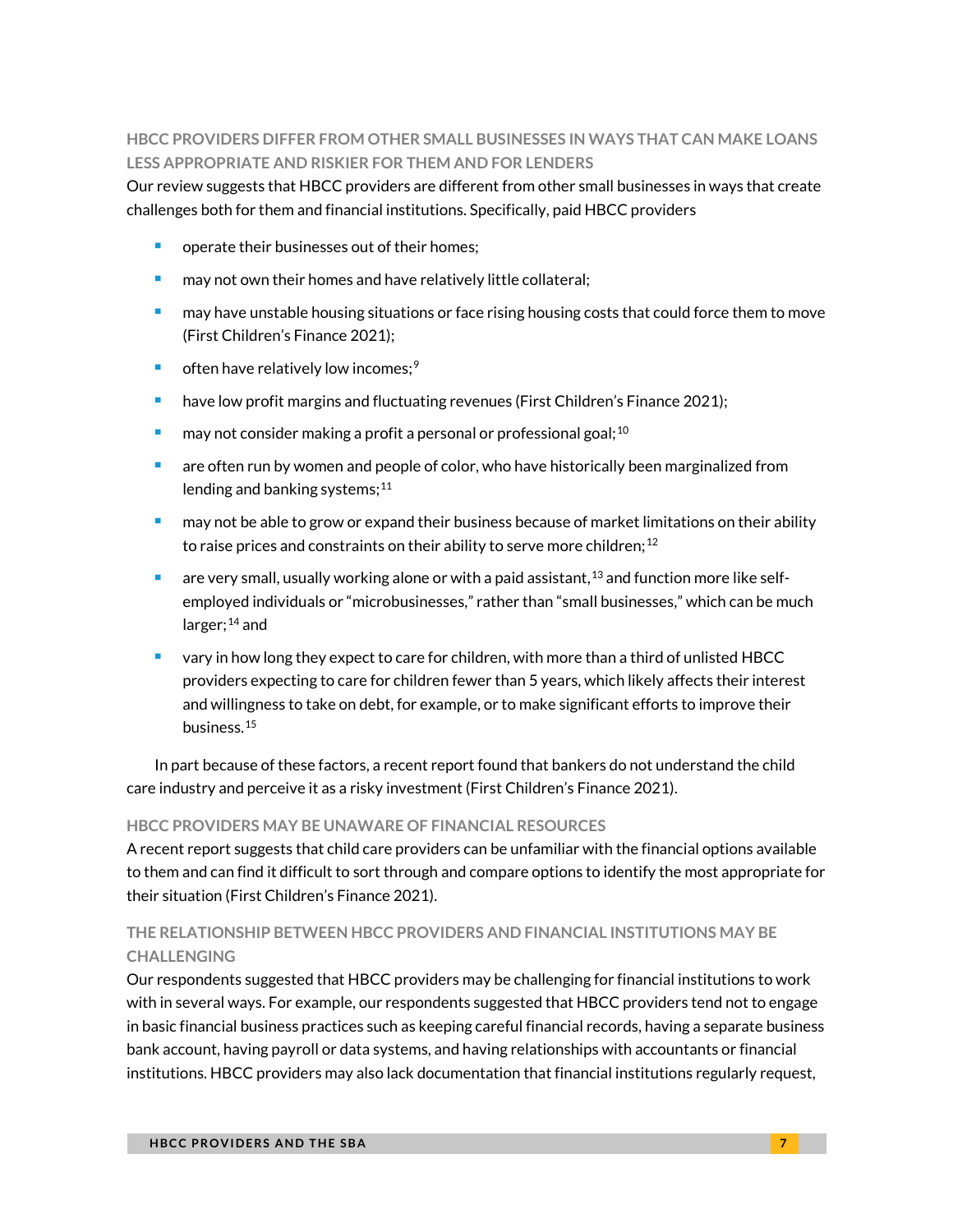such as business plans or profit/loss tax forms (Schedule C). Several of these issues became evident during the first round of PPP loans (box 3). One expert suggested that financial institutions may not see HBCC providers as businesses, which undercuts HBCC providers' ability to be taken seriously when seeking financial supports.

In addition, some of our respondents suggested that HBCC providers whose primary language is not English or are immigrants may face extra barriers to accessing financial supports. Although HBCC providers with these characteristics appear to be a subset of all HBCC providers, the 2012 NSECE found that HBCC providers are more likely than staff at child care centers to speak languages other than English with the children in their care (19 percent versus 9 percent) and to have been born in another country (17 percent versus 11 percent) (Paschall, Madill, and Halle 2020). In addition to language barriers that some HBCC providers may face when interacting with financial institutions, cultural differences may also hinder HBCC providers in dealing with financial institutions. These may include distrust of financial institutions because of experiences in their countries of origin, differences in money management practices, and other cultural nuances stemming from the diversity of HBCC providers.

Finally, respondents suggested the PPP loan process revealed that many small businesses (in general—not specifically HBCC providers) may not be functioning in ways that fully conform with the law—for example, they may not be reporting their income to the Internal Revenue Service or may not be meeting licensing requirements. In both cases, HBCC providers would face barriers to accessing support from financial institutions.

#### **HBCC PROVIDERS MAY NOT HAVE HAD GOOD EXPERIENCES WITH FINANCIAL OR GOVERNMENT INSTITUTIONS**

Some financial institutions' policies and practices may create challenges and barriers that reduce HBCC providers' willingness to seek financial supports. For example, research suggests that communities of color, people with immigrant statuses, and women can have bad experiences with financing institutions, some of which may have a history of structural racism and gender discrimination (Battisto et al. 2021; Goodman, Bai, and Li 2018; Singer and Paulson 2004).  $^{16}$  $^{16}$  $^{16}$  Providers may also distrust entities affiliated with the government (Theodos and González-Hermoso 2019). This attitude can stem from personal experiences or from what they have heard from others in their community.

#### **HBCC PROVIDERS MAY HAVE UNUSUALLY COMPLEX FINANCES**

Our respondents noted that the complexity of HBCC providers' finances can present unique challenges for financial institutions. This complexity appears in two ways:

- **Providers' professional and personal finances may be intertwined. For example, providers** probably buy food or items for their program while they simultaneously buy food and items for their families. They also may hire family members.
- **If providers receive resources from public programs such as the Child Care and Development** Fund subsidy system or the Child and Adult Care Food Program, their finances can be complicated to report because these resources may vary from month to month and are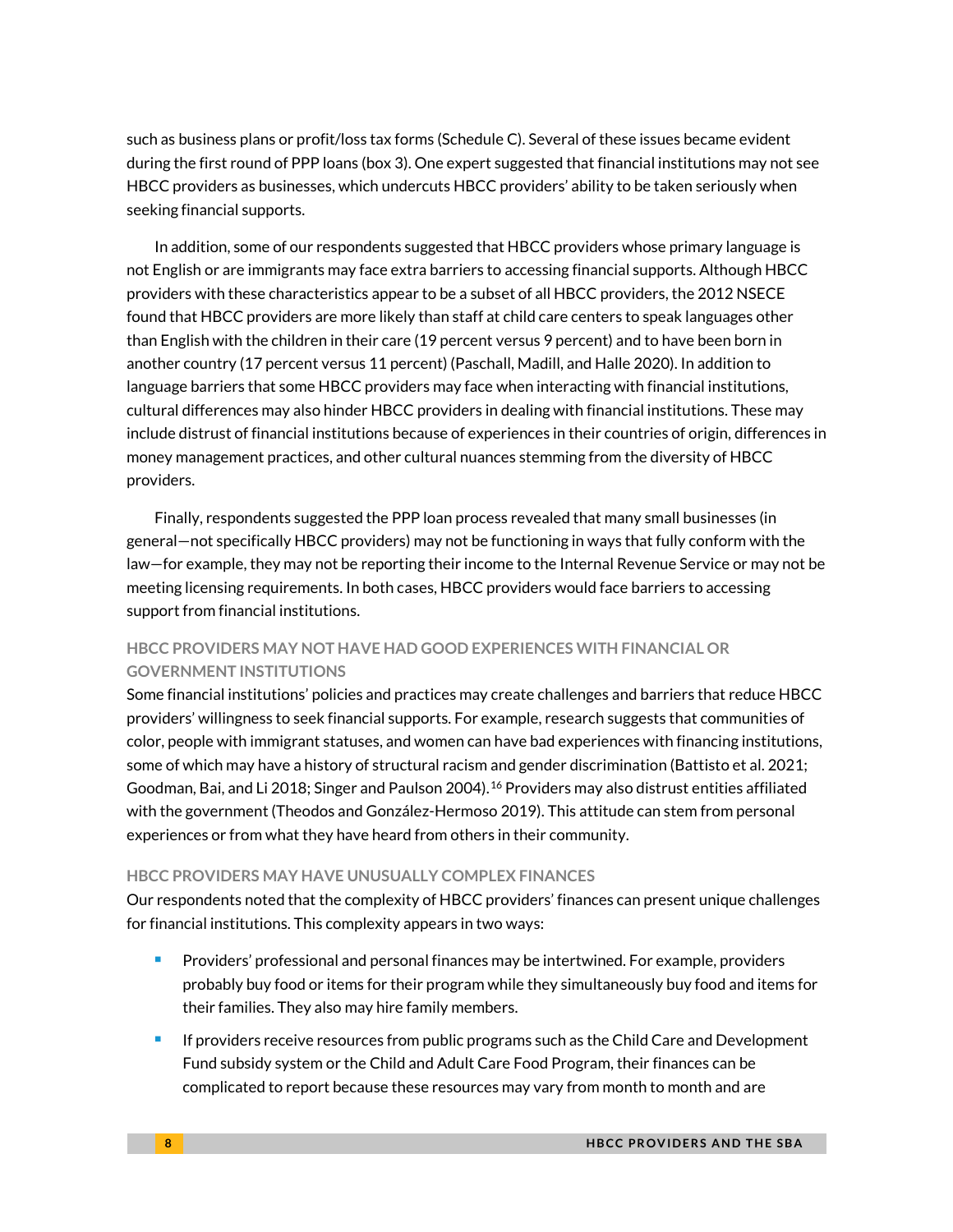provided on a reimbursement or partial reimbursement basis. Receiving public resources is significantly more common for listed or "licensed" HBCC providers than for unlisted providers: 62 percent of the former report receiving public funds from some source in 2019, compared with 18 percent of the latter (Datta et al. 2021).

#### BOX 3

#### **Insights from Home-Based Child Care Providers' Experiences with the Paycheck Protection Program**

The federal Paycheck Protection Program was designed to help small businesses recover from the economic downturn created by the COVID-19 pandemic by providing them with loans that were forgivable under some circumstances. The Small Business Administration provided funds for the program, but financial institutions administered funds and approved loans. The problems that surfaced for HBCC providers and other microbusinesses illustrate the disconnect between providers and mainstream financial institutions.<sup>a</sup> Among the problems were the following:

- **The application process initially presumed that businesses had existing relationships with banks.** This may explain why some home-based providers who did not receive a PPP loan reported that banks would not work with them.
- **Many small businesses had not been documenting their finances appropriately or operating** under basic business standards necessary for accessing the loans.
- **The loans were initially based on a business's profits, but child care providers who applied to the** program may have made little or nothing in profits. The loans were then changed to be based on gross income.
- **Paperwork requirements in the first round of the program were challenging for people who were** self-employed or had microbusinesses. For example, the application form asked for "an average monthly payroll," a concept that people who are self-employed or have only one employee may not be familiar with.

<sup>a</sup> For more information about home-based child care providers and the Paycheck Protection Program, see Copeland, Committee for Economic Development, and All Our Kin (2020) and Ullrich (2020). See also Natalie Renew, "Home-Based Child Care Providers Need Improved Access to Federal Loans Now," Home Grown, December 14, 2020,

[https://homegrownchildcare.org/home-based-child-care-providers-need-improved-access-to-federal-loans-now/;](https://homegrownchildcare.org/home-based-child-care-providers-need-improved-access-to-federal-loans-now/) and Linda Smith, Kathlyn McHenry, Manami Suenaga, and Colby Thornton, "Child Care, Essential to Economic Recovery, Received Just \$2.3 Billion in PPP Funds during 2020," Bipartisan Policy Center, March 9, 2021[, https://bipartisanpolicy.org/blog/child-care](https://bipartisanpolicy.org/blog/child-care-essential-to-economic-recovery-received-just-2-3-billion-in-ppp-funds/)[essential-to-economic-recovery-received-just-2-3-billion-in-ppp-funds/.](https://bipartisanpolicy.org/blog/child-care-essential-to-economic-recovery-received-just-2-3-billion-in-ppp-funds/)

# Exploring SBA Supports for HBCC Providers

The Small Business Administration is the only cabinet-level federal agency exclusively focused on supporting small businesses. It does so by enhancing access to capital, lending directly to small businesses during disasters, providing or facilitating equity investments, and providing technical and managerial assistance to small businesses, among other activities.<sup>[17](#page-15-16)</sup>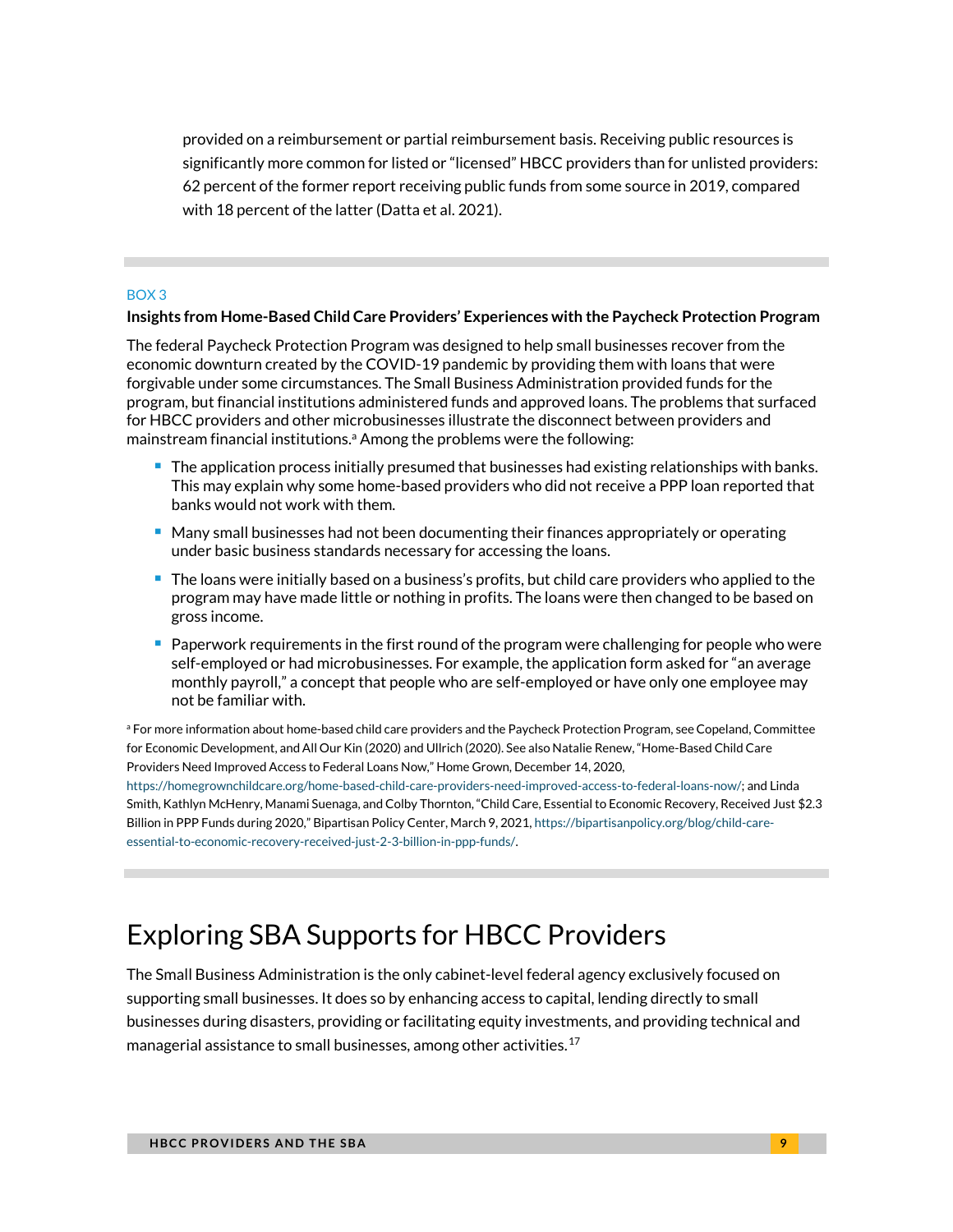Our respondents suggested that the two most relevant SBA activities for HBCC providers are the SBA's Microloan Program and its supports for TA, each of which we describe in more detail later in this section. (In addition, while less relevant to HBCC providers, the SBA facilitates larger loans—between \$25,000 and \$5.5 million depending on the loan type—for small businesses by guaranteeing a portion of the loans with community development financial institutions (CDFIs). We do not discuss these loans here because they are much larger than most HBCC providers would need or be able to pay back.) Before examining these two activities more closely, we note a few overarching issues that are crucial to understanding the role that the SBA plays for HBCC providers.

- **The SBA is only one of many sources of financial assistance and TA to small businesses, and the** ecosystem of these supports can vary widely from one community to another. These efforts can focus on different sectors, different geographic areas or communities, and/or different populations. Further, the funding for these efforts comes from various sources. On the federal level, sources include the US Department of Housing and Urban Development's Community Development Block Grant Program, the US Department of Agriculture, and the US Department of Commerce's Economic Development Administration. Various state, local, and private or philanthropic entities also support these efforts.
- SBA activities operate through local financial institutions or community organizations, rather than directly from the agency to individual businesses. Specifically, most of the SBA's financial functions are to facilitate lending and financial supports to small businesses by providing local banks and other financial institutions with some protections from the financial risks of investing in small businesses, providing loans to intermediary organizations to make microloans, or helping pay for TA provided by local organizations. As a result, support is not offered under the SBA name, so HBCC providers may not realize the SBA is facilitating the assistance they receive.
- Our experts agreed that the SBA's orientation is generally not toward microbusinesses like HBCC providers and that the lack of a reliable path toward fiscal solvency or financial growth among those businesses can make supporting them a challenge for local lenders. Our respondents pointed out that the SBA provides services to help traditional small businesses work toward financial solvency and business goals. This support can include, for example, TA to help business owners develop a marketing plan, including a plan for expansion, and start-up loans. Yet this approach may not be useful to HBCC providers who are unlikely to grow and who may find paying back loans to be a challenge.

#### **The SBA Microloan Program**

The SBA Microloan Program was designed to help very small businesses get low-interest loans of up to \$50,000 to help them launch or grow and was intended to serve borrowers whose needs were not being met by the larger SBA loan programs.  $^{18}$  $^{18}$  $^{18}$  Through this program, the SBA provides loans to community development corporations, CDFIs, and other microlenders, and they in turn provide microloans to small businesses.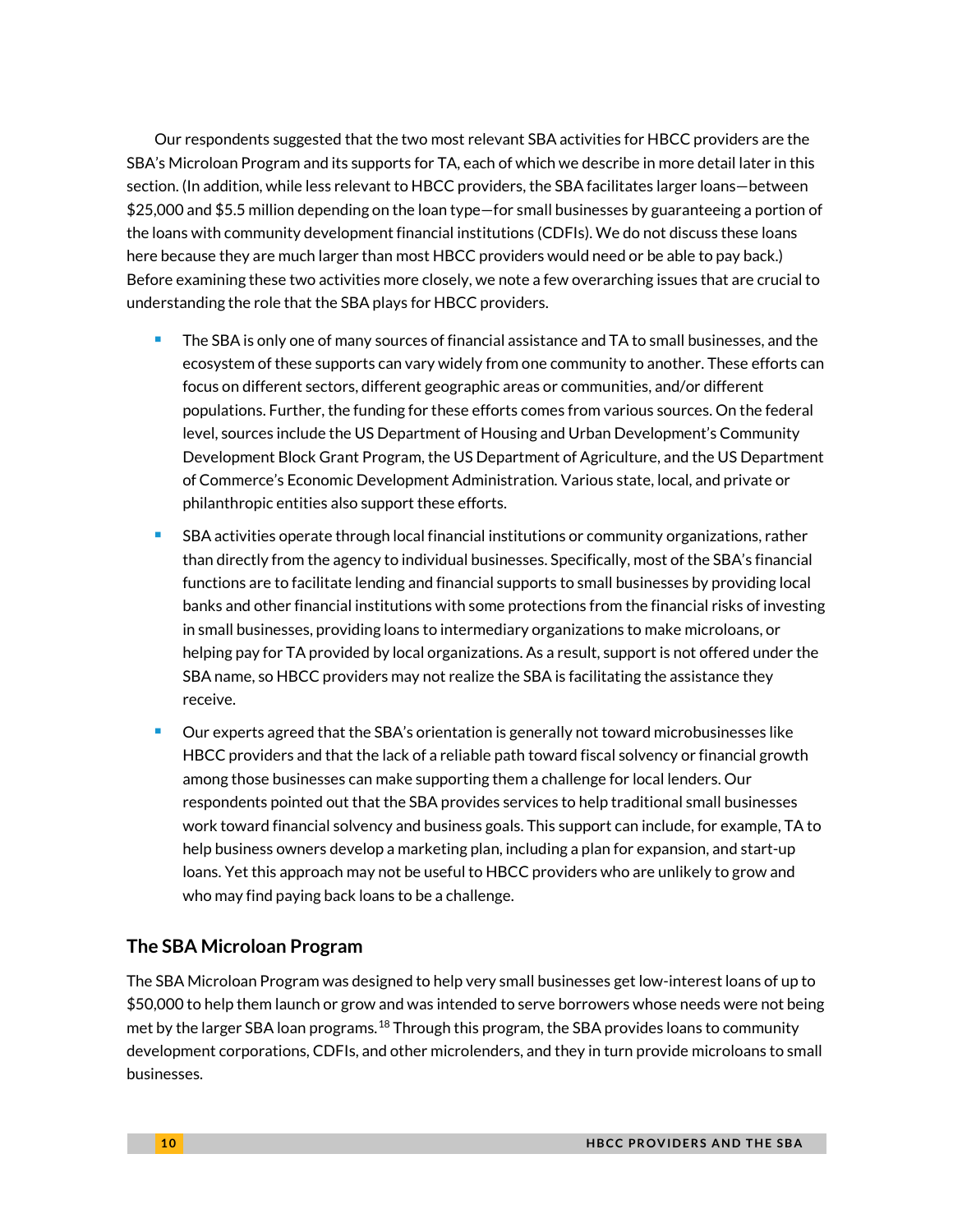The intermediary organizations are community-based nonprofit organizations that can engage in lending and SBA-supported TA (described in more detail in the next section). They may specialize in working with specific communities or types of businesses, and one of our respondents noted that they can be engaged in a range of activities—such as supporting a business corridor or creating a business incubator space—of which SBA resources and activities (including SBA microloans) may be only a part.

Unlike the larger loans it makes, the SBA does not subsidize or guarantee the microloans provided by the intermediary lenders. Instead, the SBA loans the funds for the microloans to the intermediary and provides separate funds to support TA related to the microloans. These loans, however, have high loss rates and because they are small, they are more expensive than larger loans for lenders to underwrite. Our respondents suggested that the intermediary organizations may be more willing than traditional financial institutions to accept higher loss rates because supporting the businesses receiving the microloans is part of their mission and because they may have other resources to help offset the losses (for example, from philanthropic sources).

Nonetheless, our respondents agreed that the intermediaries must still focus on loans that perform. Microloans are often too small, not guaranteed, and risky in comparison with traditional loans. Also, traditional CDFIs are less likely to engage in microloans as they tend to make money by the difference between the cost and revenue of the loans. So making these loans more attractive to financial institutions could open more access to financial capital for HBCC providers.

Microloans are more aligned with HBCC providers' needs than large loans. However, our respondents clarified that despite their smaller size, even these loans may be difficult for HBCC providers to pay back given the challenges they face in increasing their revenue.

#### **Technical Assistance**

The SBA activity or service that may be the most relevant to HBCC providers is TA around financial management and business operations. The SBA does not provide direct TA; instead, it provides TA through local partners and CDFIs. The partners most likely to work with HBCC providers are the following:

- Small Business Development Centers (SBDC), which are usually run by higher education institutions and state agencies and provide low-cost TA to small businesses
- **Women's Business Centers (WBC), which are usually run by nonprofit organizations and target** technical and managerial assistance to women-owned businesses
- **•** organizations that participate as microlenders in the SBA's Microloans Program, which can receive grants to provide TA to borrowers or potential borrowers

The SBA's TA funds are typically provided as grants, and in many cases, the SBA requires the recipient to match the grant funding with nonfederal sources. (Our respondents suggested that generally the more stably resourced financial entities are not as effective at reaching the smaller, riskier businesses with TA.)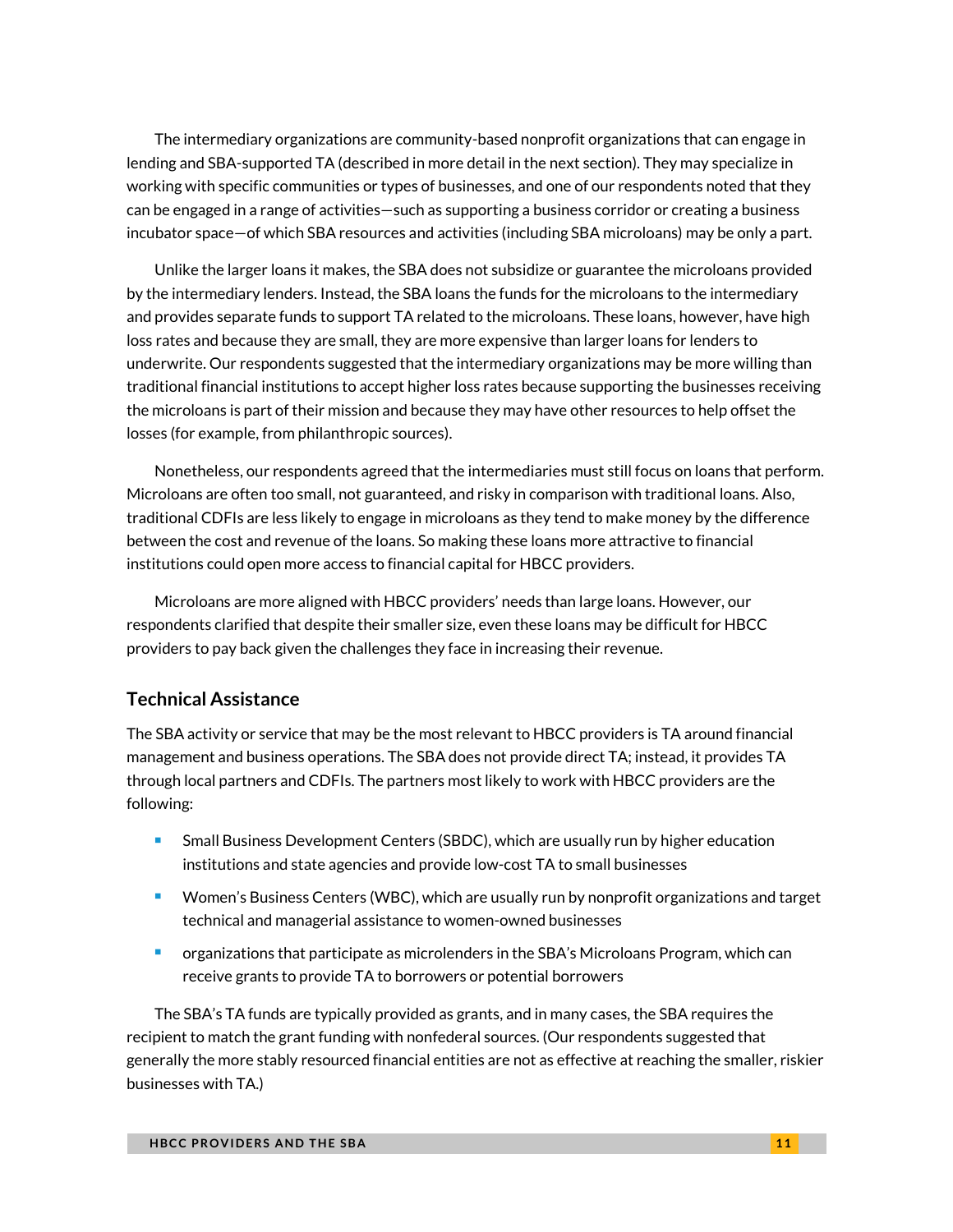Although no data are available that can show the extent to which these entities support HBCC providers, our respondents suggested that it happens, although not frequently. Our respondents also noted examples of SBA's TA partners working with financial institutions that have more expertise in child care issues (see, for example, the nonprofit lender First Children's Finance) on TA for HBCC providers. In those cases, the SBA support centers reimburse the child care financial experts for their time, although the reimbursement is reportedly quite low.

#### **The Potential of Intermediary Organizations**

Because of HBCC providers' unique characteristics we described earlier, traditional financial institutions may not understand how to best support providers' financial needs, whether through financing such as loans or through appropriate TA. These characteristics also mean that traditional financial institutions may be less interested in working with HBCC providers—as loans to these providers require more time and resources, are perceived as risky, and can have low levels of return. Both of these challenges were highlighted as issues of concern in a recent report that examined child care financing issues in Nebraska (First Children's Finance 2021).

This reality suggests that support should go toward building the capacity of specialized intermediaries that could facilitate stronger relationships between HBCC providers and financial institutions, specifically intermediaries that understand the HBCC industry and providers' financial realities and can support them appropriately. For example, our conversations with experts suggested that the previously mentioned WDC and SBDC support centers and other financial institutions can benefit significantly from partnering with organizations that specialize in child care and HBCC financial supports. They also suggested that facilitators or navigators could work with HBCC providers and the various local supports for small businesses to facilitate connections. This could include working with local financial entities to help them make their activities more relevant and accessible to HBCC providers. These partnerships could help financial institutions better assess the benefits and risks of working with HBCC providers and identify industry best practices (First Children's Finance 2021).

However, where funds to support such efforts would come from is not clear. At the moment, HBCC providers that are SBA microlenders can use the TA funds associated with the SBA Microloan Program, and existing specialized intermediaries can get contracts from SBDCs and WBCs for HBCC technical assistance, albeit at a low rate. Although funding to sustain these efforts would be needed over the long term, states could consider using pandemic relief child care funds to establish and train navigators or facilitators to support expanding the financial resources available to HBCC providers, as well as embedding knowledgeable people in family child care networks or other community child care organizations, such as child care resource and referral agencies. These efforts, however, should not be confined to SBA-related supports; instead they should help HBCC providers access the larger ecosystem of financial supports and TA in their community.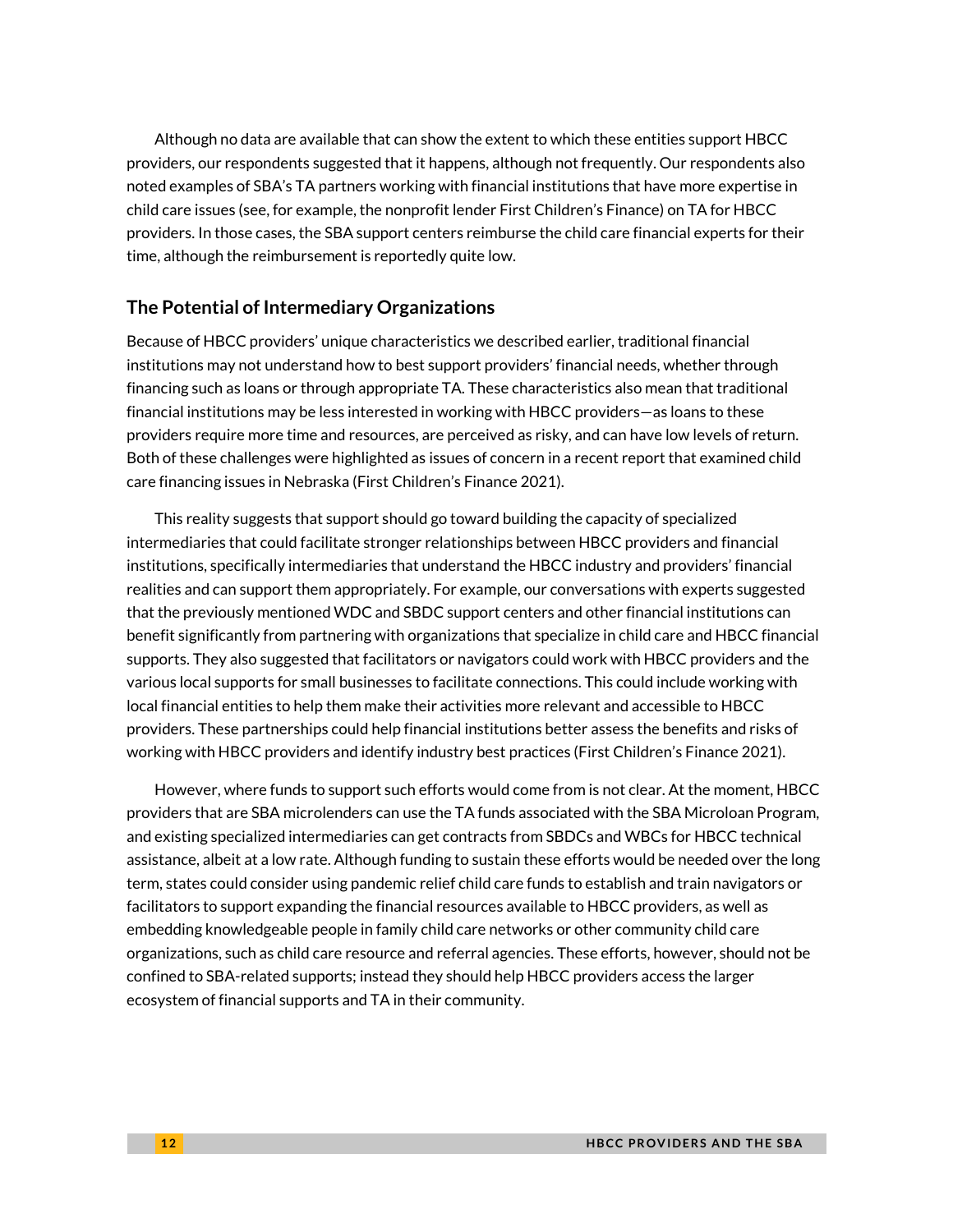# Suggestions for Action

Our interviews suggest that SBA financial supports can be more accessible to HBCC providers. Note that only a few of the suggestions for action in this section are specific to the SBA. Many could be accomplished elsewhere at the federal level or at the state level and therefore are relevant to the broader ecosystem of small-business supports. However, the ideas presented here are built from insights gathered while studying what the SBA can do and as such are not a complete list of financial strategies to support the HBCC workforce.

Our suggestions for action at the federal level include the following:

- **Explore mechanisms to make SBA-supported microloans less risky for the lender.** Under current policy, the lender must pay back the SBA if the loan fails, which is a disincentive for lenders to support HBCC providers who lack collateral. Some ideas to explore include providing lenders some level of guarantee for loans, establishing a loan forgiveness strategy, and creating a pooled-risk approach to lending. Employing more than one of these strategies—for example, a combination of forgivable loans and a guarantee—could be an effective incentive to spur more investment in HBCC providers, as could identifying ways to help lenders and CDFIs share risk by braiding resources (First Children's Finance 2021).
- Consider ways that the SBA can more effectively support microbusinesses and self-employed **people whose businesses are unlikely to grow.** Recognize that even though these businesses are unlikely to expand, they are an important part of the employment system and deserve financial support and TA when needed. Possible action steps include making more resources available for such efforts; identifying appropriate and supportive TA that is designed for the realities of microbusinesses and can be coupled with other financial or in-kind resources if needed; and assessing existing materials (i.e., educational materials, application forms) to ensure they are accessible and reflect the unique realities that microbusinesses and sole proprietors face.
- **Explore expanding SBA (or similar) TA supports to a more diverse set of TA providers**, **and support partnerships** between SBA-affiliated organizations and specialized HBCC intermediaries or organizations that are experts on child care finances and realities.

Other actions could be taken at the federal level (through the SBA or other agencies) or at the state level with state funding. Pandemic relief child care funds could be used to launch some of these efforts, although ongoing funds would be needed for the initiatives to be sustainable. These actions include the following:

 **Explore strategies to combine SBA-like microloans or TA with grants, or consider alternative mechanisms to expand the financial resources and supports available to HBCC providers**, including by offering guaranteed or forgivable loans, creating a pooled risk approach to lending, or combining some of these strategies.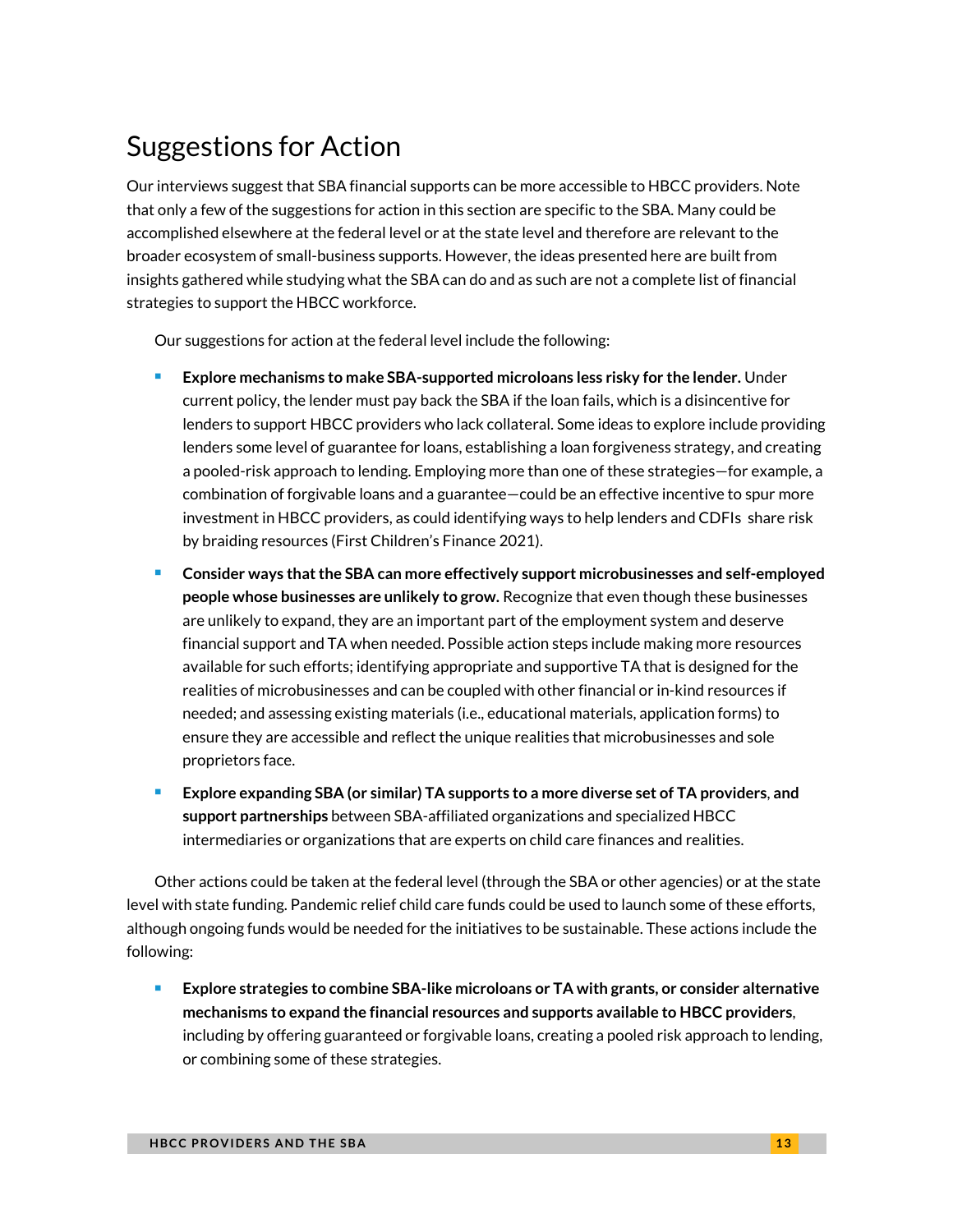- **Invest in efforts to couple lending with supportive TA and credit enhancement for HBCC providers**, and provide loan coaches and support materials to make loan programs less challenging or risky for HBCC providers. Work with HBCC providers to help them avoid predatory lending.
- **Train financial institutions on how to work with HBCC providers**, and help them understand providers' unique realities and needs.
- **Support specialized intermediary organizations or train staff in community-based organizations (such as family child care networks[19](#page-15-18) and child care resource and referral agencies) to serve as "capital navigators**" (First Children's Finance 2021). These entities can help HBCC providers access financial resources that are paired with TA and supports designed to reflect providers' financial realities and needs. In the short term, these resources could come from the pandemic relief child care investments funds to set up these services, although again more sustainable funding sources would need to be found.
- **Develop a centralized mechanism to help HBCC providers understand and access financial supports** that may be available to them across a range of sources.
- **Invest in and widely disseminate open-source TA materials and supports designed for HBCC providers**, such as educational materials to help them better understand basic business practices, ways to avoid predatory lending, and more. Disseminate them widely to HBCC provider networks and to CDFIs and other microlenders or organizations that may be working with HBCC providers and intermediary organizations. These materials already exist, from financial experts and other HBCC experts, and could be curated and disseminated more effectively.
- **Work with CDFIs, other microlenders, and community-based organizations that provide financial supports to HBCC providers to identify how to expand the pool of financial and TA organizations that work with the sector**.
- **Braid in other resources, including philanthropic support and grants, to diversify funding** and offer loan guarantees to lenders (First Children's Finance 2021).

# Areas for Further Inquiry

In addition to the suggestions for action described in the previous section, our review found some areas that are worth further investigation. These involve a broader look at strategies to support small businesses, beyond the SBA, to identify lessons learned and opportunities to better support HBCC providers.

First, our review suggests that a few financial entities have targeted efforts to work intensively with HBCC providers. The following two strategies could expand the impact of those efforts: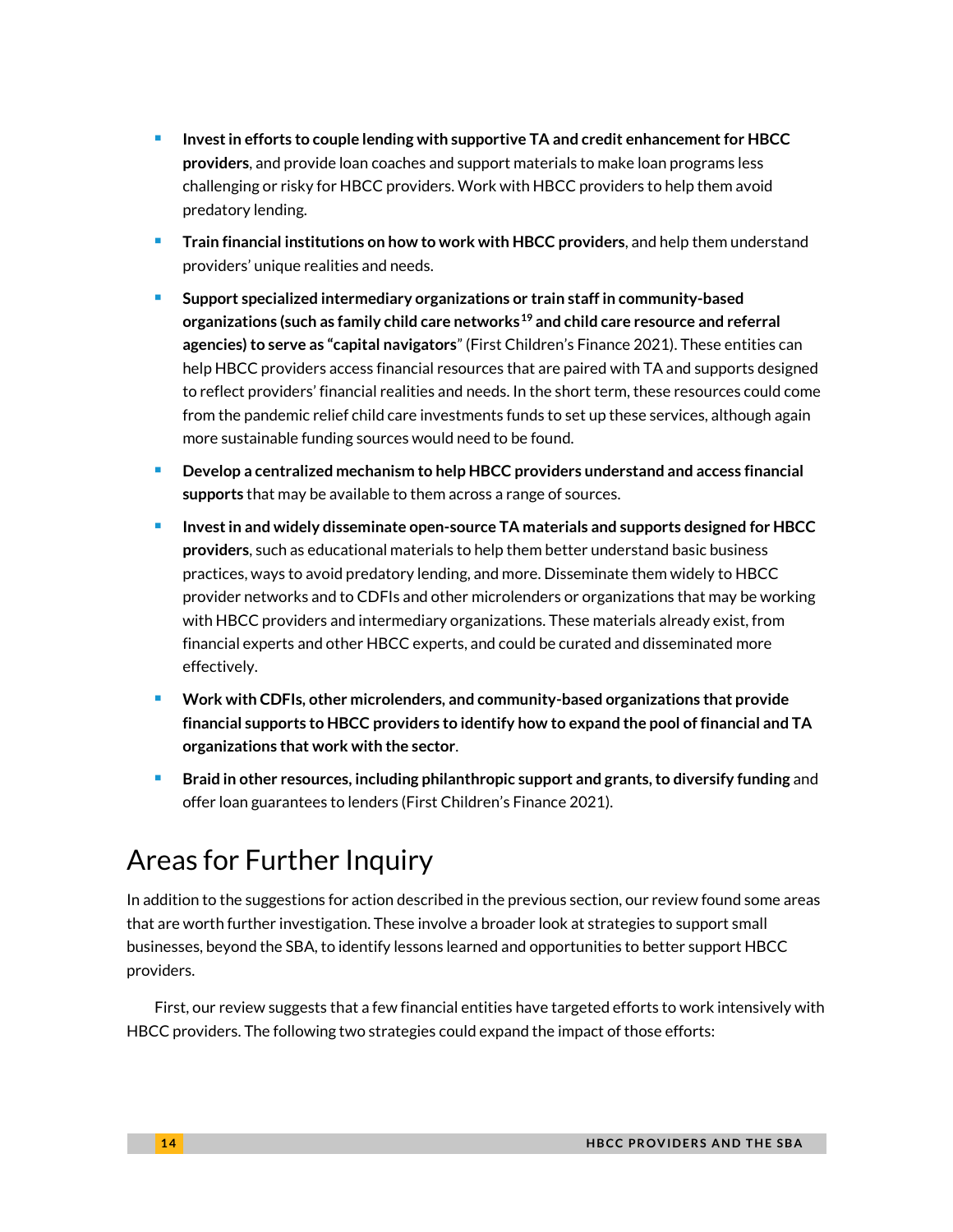- **Conduct a landscape scan that examines their efforts, lessons learned, and opportunities and** challenges, and then strategically disseminate the findings to key stakeholders to inform others interested in undertaking such efforts.
- Bring together these experts and key federal agencies to discuss the landscape scan's findings and strategies to improve the relevance of federal financing for microbusinesses overall and HBCC providers in particular, and to identify promising policies and practices for supporting HBCC providers across the various entities involved. A similar effort could be made with statelevel agencies that support small businesses.

Second, our analysis focused on the SBA, but there are a host of other possible sources of financial supports for microbusinesses such as HBCC providers. Conducting an ecosystem scan of these sources would be useful for understanding

- what other financial supports might be available to HBCC providers;
- **•** which CDFIs, microlenders, and TA providers could be targeted for more intensive outreach and training about the unique needs of HBCC providers; and
- which financial partners at the state and local level are interested in better supporting HBCC providers.

Our review highlights the gap in supports available to microbusinesses that do not fit the traditional "growth and expansion" assumptions of many efforts that support small businesses. An assessment of strategies designed specifically to focus on these kinds of businesses could be beneficial, potentially providing lessons for HBCC providers and illuminating whether HBCC advocates could become part of efforts to expand such strategies.

# Conclusions and Implications

Despite their central role in caring for America's children, HBCC providers are financially vulnerable and face even greater challenges because of the COVID-19 pandemic. They would benefit from strategies that improve their access to resources and support their financial stability. For example, providers need funds for start-up costs to improve their facilities or services, afford the costs associated with becoming licensed or meeting higher standards, or stay in business during crises such as the pandemic.

Although the SBA does not focus on this population, SBA activities could be made more accessible and relevant for HBCC providers and other microbusinesses, particularly if proactive efforts are made to partner with knowledgeable intermediary organizations. Assessing what impact this would have on HBCC providers is difficult, because no data exist on the extent to which HBCC providers benefit from SBA activities, but such supports would likely improve HBCC providers' financial stability and security, improve child care quality, reduce stress, and enhance well-being. Further, the issues and solutions identified here are equally relevant for the broader world of financial supports and TA directed toward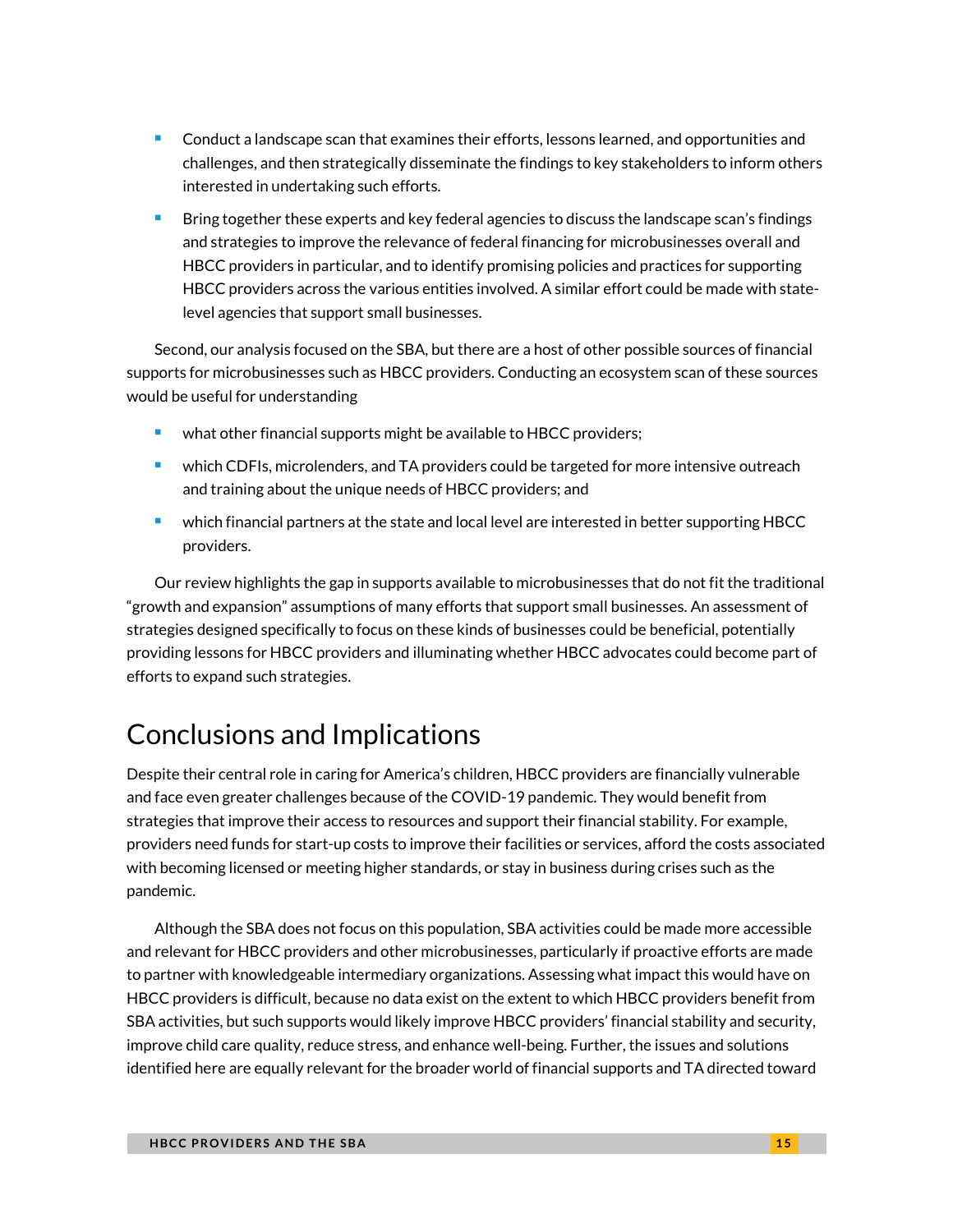<span id="page-15-7"></span>small businesses, considering that HBCC providers are likely to face similar challenges accessing and benefiting from their services.

### <span id="page-15-8"></span>Notes

- <span id="page-15-9"></span><span id="page-15-0"></span> $^1$  Natalie Renew, "Top Takeaways from the Home Grown Conversation: Measuring Emergency Funds' Impact in COVID-19," Early Learning Nation, October 21, 2020[, https://earlylearningnation.com/2020/10/top](https://earlylearningnation.com/2020/10/top-takeaways-from-the-home-grown-conversation-measuring-emergency-funds-impact-in-covid-19/)[takeaways-from-the-home-grown-conversation-measuring-emergency-funds-impact-in-covid-19/.](https://earlylearningnation.com/2020/10/top-takeaways-from-the-home-grown-conversation-measuring-emergency-funds-impact-in-covid-19/)
- <span id="page-15-11"></span><span id="page-15-10"></span><span id="page-15-1"></span><sup>2</sup> See Gina Adams, "Finding Solutions to Support Child Care during COVID-19," *Urban Wire* (blog), Urban Institute, September 22, 2020[, https://www.urban.org/urban-wire/finding-solutions-support-child-care-during-covid-19.](https://www.urban.org/urban-wire/finding-solutions-support-child-care-during-covid-19)
- <span id="page-15-2"></span><sup>3</sup> See "Home-Based Child Care Fact Sheet," Home Grown, December 14, 2020, [https://homegrownchildcare.org/\\_resources/home-based-child-care-fact-sheet/;](https://homegrownchildcare.org/_resources/home-based-child-care-fact-sheet/) Linda Smith, Kathlyn McHenry, Manami Suenaga, and Colby Thornton, "Child Care, Essential to Economic Recovery, Received Just \$2.3 Billion in PPP Funds during 2020," Bipartisan Policy Center, March 9, 2021, [https://bipartisanpolicy.org/blog/child-care-essential-to-economic-recovery-received-just-2-3-billion-in-ppp](https://bipartisanpolicy.org/blog/child-care-essential-to-economic-recovery-received-just-2-3-billion-in-ppp-funds/)[funds/;](https://bipartisanpolicy.org/blog/child-care-essential-to-economic-recovery-received-just-2-3-billion-in-ppp-funds/) and Natalie Renew, "Home-Based Child Care Providers Need Improved Access to Federal Loans Now," Home Grown, December 14, 2020[, https://homegrownchildcare.org/home-based-child-care-providers-need](https://homegrownchildcare.org/home-based-child-care-providers-need-improved-access-to-federal-loans-now/)[improved-access-to-federal-loans-now/.](https://homegrownchildcare.org/home-based-child-care-providers-need-improved-access-to-federal-loans-now/)
- <span id="page-15-13"></span><span id="page-15-12"></span><span id="page-15-3"></span><sup>4</sup> The Coronavirus Aid, Relief, and Economic Security Act, signed into law in March 2020, allocated \$2.5 billion for the Child Care and Development Fund. See Shannon Christian (director, Office of Child Care), memorandum to "State, Territory and Tribal Lead Agencies administering child care programs under the Child Care and Development Block Grant Act as amended, and other interested parties," regarding "Child Care and Development Fund (CCDF) Discretionary Funds Appropriated in the Coronavirus Aid, Relief, and Economic Security Act (CARES ACT) (Public Law 116-136) passed into law on March 27, 2020," April 29, 2020, [https://www.acf.hhs.gov/sites/default/files/documents/occ/ccdf\\_acf\\_im\\_2020\\_01.pdf.](https://www.acf.hhs.gov/sites/default/files/documents/occ/ccdf_acf_im_2020_01.pdf)

<span id="page-15-15"></span><span id="page-15-14"></span>The Coronavirus Response and Relief Supplemental Appropriations Act of 2021 allocated \$10 billion for the Child Care and Development Fund to be used for subsidies, virus mitigation policies and practices, and assistance to stabilize providers in and out of the subsidy system. See Ellen C. Wheatley (acting director, Office of Child Care), program instruction to "State, Territory, and Tribal Lead Agencies administering the Child Care and Development Fund (CCDF) program, as amended, and other interested parties," regarding "Planned Use of Child Care and Development Fund [CCDF] Coronavirus Response and Relief Supplemental Appropriations Act, 2021 (CRRSA) Funds Report," February 12, 2021[, https://www.acf.hhs.gov/sites/default/files/documents/occ/CCDF-](https://www.acf.hhs.gov/sites/default/files/documents/occ/CCDF-ACF-PI-2021-01.pdf)[ACF-PI-2021-01.pdf.](https://www.acf.hhs.gov/sites/default/files/documents/occ/CCDF-ACF-PI-2021-01.pdf)

<span id="page-15-16"></span>The American Rescue Plan Act of 2021 allocated \$15 billion for the Child Care and Development Fund to "support families and providers, including supporting child care needs of essential workers" and allocated an additional \$24 billion in stabilization funds for providers in and out of the subsidy system to support supply building (Hardy and Gallagher Robbins, 2021, 1).

- <span id="page-15-4"></span><sup>5</sup> We interviewed Tom Copeland, Jerry Cutts, Ben Nicolie, and Brett Theodos.
- <span id="page-15-17"></span><span id="page-15-5"></span> $6$  This publication is part of a series of policy briefs focused on supporting greater participation of HBCC providers in different federal programs or services systems. The series also includes briefs on HBCC providers and the child care subsidy system (Adams and Dwyer 2021), the Child and Adult Care Food Program (Adams and Hernandez-Lepe 2021), home-visiting services (Sandstrom and Dwyer 2021a ), and infant mental health services (Sandstrom and Dwyer 2021b). See all briefs at "Expanding Participation of Home-Based Child Care Providers in Federal Programs and Services," Urban Institute, accessed November 9, 2021, [https://www.urban.org/policy](https://www.urban.org/policy-centers/center-labor-human-services-and-population/projects/expanding-participation-home-based-child-care-providers-federal-programs-and-services)[centers/center-labor-human-services-and-population/projects/expanding-participation-home-based-child](https://www.urban.org/policy-centers/center-labor-human-services-and-population/projects/expanding-participation-home-based-child-care-providers-federal-programs-and-services)[care-providers-federal-programs-and-services.](https://www.urban.org/policy-centers/center-labor-human-services-and-population/projects/expanding-participation-home-based-child-care-providers-federal-programs-and-services)
- <span id="page-15-18"></span><span id="page-15-6"></span> $^7$  Data from the National Survey of Early Care and Education show that in 2012, 7 in 10 child care centers (versus 6 in 10 listed HBCC providers and only 14 percent of unlisted paid HBCC providers) reported receiving some public revenue. For more details, see NSECE Project Team (2016).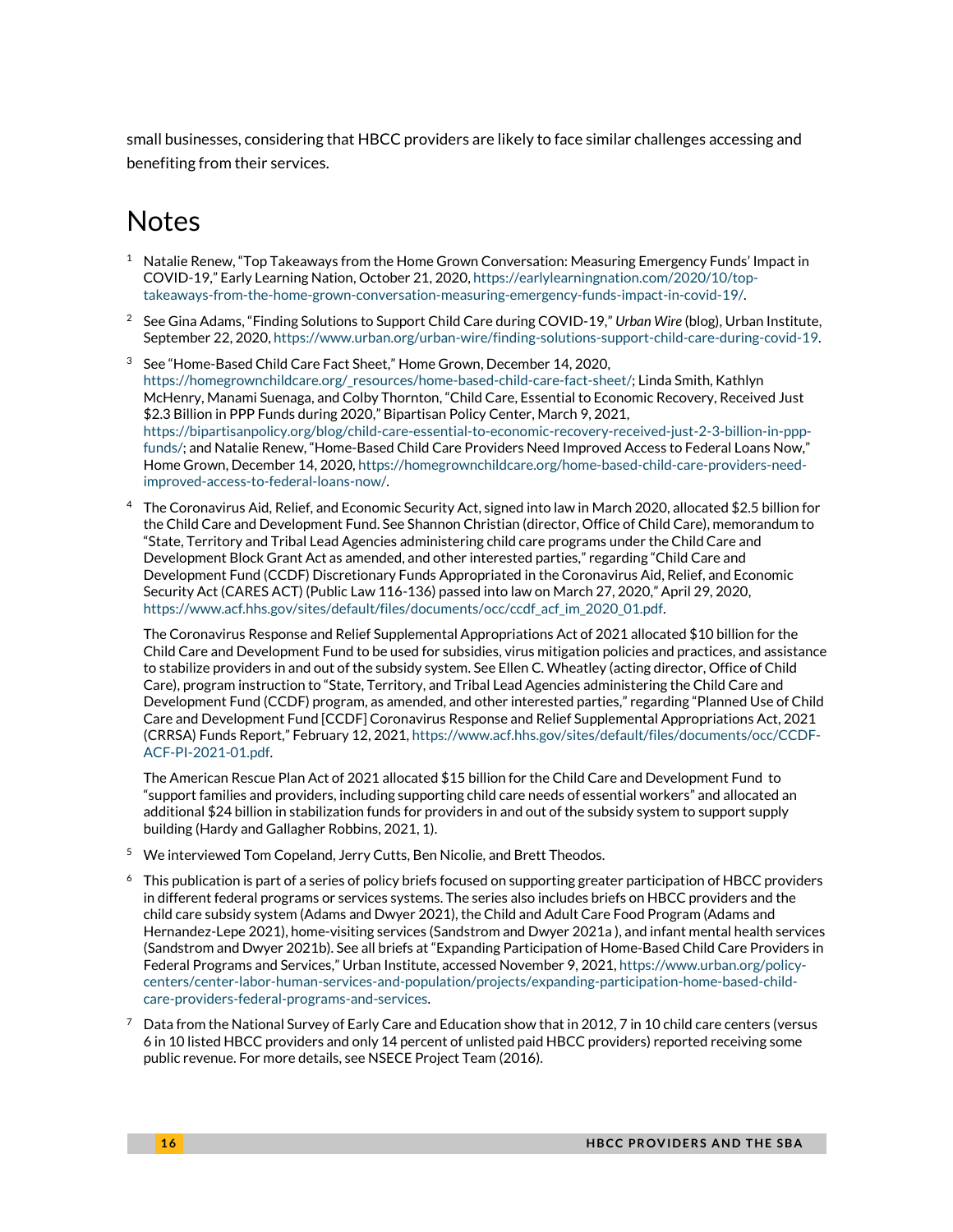- $8 \text{ Much of the data in this section are derived from the 2012 NSEC, because only a few data points are publicly.}$ available from the 2019 NSECE. Where 2019 data are available, we present it. As described earlier, these data often distinguish between "listed" HBCC providers, which tend to be licensed or connected with some public agency and are paid, and those paid providers that are not listed with any state agency.
- $9$  According to the 2012 NSECE, the median household income was \$24,581 for unlisted, paid providers and \$44,870 for listed providers, although this income was not solely from their child care activities (NSECE Project Team 2016)
- $^{10}$  This is often assumed to be a key goal of small businesses and can be important to the ability to pay back loans.
- <sup>11</sup> Renew, "Home-Based Child Care Providers Need Improved Access to Federal Loans Now."
- $^{12}$  This is because of two realities: First, HBCC providers face significant market constraints in their ability to raise prices and earn more income because many are in communities with moderate-to-high poverty rates. According to 2012 NSECE data, 27 percent of HBCC providers serve communities experiencing high poverty (high poverty density areas), and 55 percent serve communities experiencing moderate-to-high poverty (NSECE Project Team, 2016). The second reality is that the growth of HBCC providers can be constrained because their space is limited to their home and their size is limited by licensing laws.
- $^{13}$  The NSECE asked about paid assistants to HBCC providers that served at least one child with whom they did not have a prior personal relationship. These providers were asked whether they employed assistants from outside the provider's household. Although almost 4 in 10 listed providers (39 percent) report having paid assistants, the practice is less common among unlisted paid providers (12 percent). For more details, see exhibit 30 from (NSECE Project Team, 2016) for more details.
- <sup>14</sup> The experts we interviewed suggested that although self-employed workers are in theory eligible for SBA supports, in reality there are many ways that the system is not designed to work for them (see box 3). See "Starting and Managing," SBA, accessed September 1, 2021, [https://www.sba.gov/starting-business/choose](https://www.sba.gov/starting-business/choose-your-business-structure/sole-proprietorship)[your-business-structure/sole-proprietorship%20.](https://www.sba.gov/starting-business/choose-your-business-structure/sole-proprietorship)
- <sup>15</sup> The 2012 NSECE data show that 36 percent of unlisted paid HBCC providers expect to care for children for fewer than five years and that an additional 16 percent expect to care for children for five to nine years (see exhibit 14 in NSECE Project Team 2016). Listed HBCC providers expected to care for children longer than unlisted providers.
- <sup>16</sup> See Karen Hao, "There's an Easy Way to Make Lending Fairer for Women. Trouble Is, It's Illegal," MIT Technology Review, November 15, 2019, [https://www.technologyreview.com/2019/11/15/131935/theres-an](https://www.technologyreview.com/2019/11/15/131935/theres-an-easy-way-to-make-lending-fairer-for-women-trouble-is-its-illegal/)[easy-way-to-make-lending-fairer-for-women-trouble-is-its-illegal/.](https://www.technologyreview.com/2019/11/15/131935/theres-an-easy-way-to-make-lending-fairer-for-women-trouble-is-its-illegal/) See also Desiree Patno, "The Gender Gap: Woman as Mortgage Consumers," NAWRB, December 5, 2017, [https://www.nawrb.com/the-gender-gap](https://www.nawrb.com/the-gender-gap-women-as-mortgage-consumers/)[women-as-mortgage-consumers/.](https://www.nawrb.com/the-gender-gap-women-as-mortgage-consumers/)
- $^{17}$  A business participating in any of the SBA loan programs must meet the Small Business Act's definition of a small business. According to a Congressional Research Service report, a small business is one that is "organized for profit; has a place of business in the United States; operates primarily within the United States or makes a significant contribution to the US economy through payment of taxes or use of American products, materials, or labor; is independently owned and operated; is not dominant in its field on a national basis; and does not exceed size standards established, and updated periodically, by the SBA. The business may be a sole proprietorship, partnership, corporation, or any other legal form" (Digler and Lowry, 2021, 9–10).
- <sup>18</sup> See "Microloans," US Small Business Administration, accessed June 16, 2021[, https://www.sba.gov/funding](https://www.sba.gov/funding-programs/loans/microloans#:%7E:text=The%20microloan%20program%20provides%20loans,average%20microloan%20is%20about%20%2413%2C000.&text=These%20intermediaries%20administer%20the%20Microloan%20program%20for%20eligible%20borrowers)[programs/loans/microloans.](https://www.sba.gov/funding-programs/loans/microloans#:%7E:text=The%20microloan%20program%20provides%20loans,average%20microloan%20is%20about%20%2413%2C000.&text=These%20intermediaries%20administer%20the%20Microloan%20program%20for%20eligible%20borrowers)
- $19$  See, for example, financial management toolkits designed for family child care networks in "Financial Management Toolkits," Opportunities Exchange, accessed July 20, 2021[, https://www.oppex.org/financial](https://www.oppex.org/financial-management-toolkits)[management-toolkits.](https://www.oppex.org/financial-management-toolkits)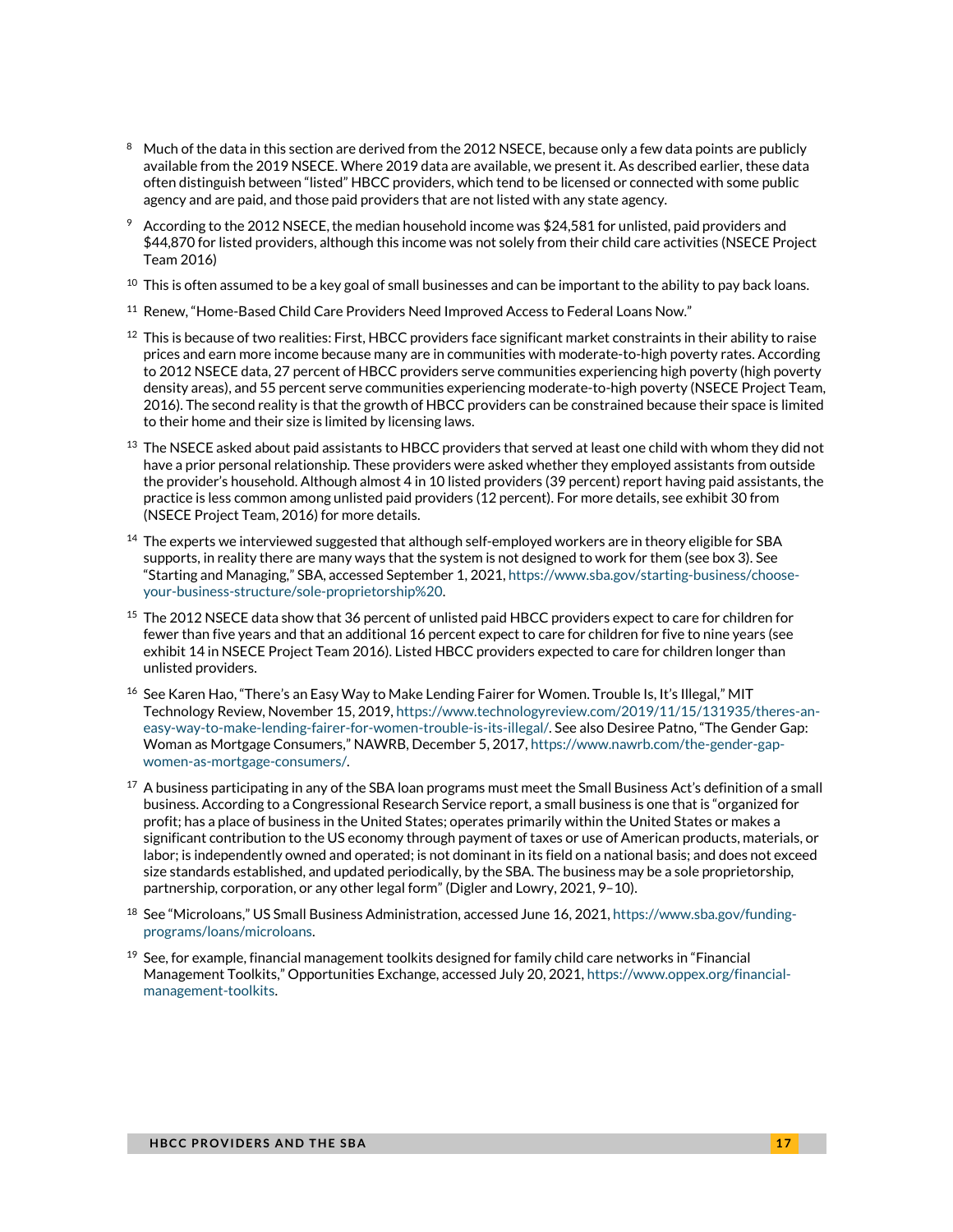### References

- Adams, Gina, and Fernando Hernandez-Lepe. 2021. ["The Child and Adult Care Food Program and Home-Based](https://www.urban.org/research/publication/child-and-adult-care-food-program-and-home-based-child-care-providers)  [Child Care Providers."](https://www.urban.org/research/publication/child-and-adult-care-food-program-and-home-based-child-care-providers) Washington, DC: Urban Institute.
- Adams, Gina, and Kelly Dwyer. 2021. ["Child Care Subsidies and Home-Based Child Care Providers.](https://www.urban.org/research/publication/child-care-subsidies-and-home-based-child-care-providers)" Washington, DC: Urban Institute.
- Battisto, Jessica, Mels de Zeeuw, Rebecca Landau, Lucas Misera, Alvaro Sánchez, Ann Marie Wiersch, and Janelle Williams. 2021. *Small Business Credit Survey: [2021 Report on Firms Owned by People of Color](https://www.fedsmallbusiness.org/medialibrary/FedSmallBusiness/files/2021/sbcs-report-on-firms-owned-by-people-of-color)*. Federal Reserve Banks of Atlanta, Boston, Chicago, Cleveland, Dallas, Kansas City, Minneapolis, New York, Philadelphia, Richmond, St. Louis, and San Francisco.
- Copeland, Tom, Committee for Economic Development, and All Our Kin. 2020. ["Family Child Care Home Provider](https://users.neo.registeredsite.com/0/8/7/11474780/assets/FCC_Provider_Challenges_with_the_CARES_Act_April_14_2020.pdf)  [Challenges with SBA Relief Assistance in the CARES Act."](https://users.neo.registeredsite.com/0/8/7/11474780/assets/FCC_Provider_Challenges_with_the_CARES_Act_April_14_2020.pdf) New York: Tom Copeland; Committee for Economic Development; New Haven, CT: All Our Kin.
- Datta, A Ruppa, Carolina Milesi, S. Srivastava, and Claudia Zapata-Gietl. 2021. ["Home-based Early Care and](https://www.acf.hhs.gov/opre/report/home-based-early-care-and-education-providers-2012-and-2019-counts-and-characteristics)  [Education Providers in 2012 and 2019: Counts and Characteristics."](https://www.acf.hhs.gov/opre/report/home-based-early-care-and-education-providers-2012-and-2019-counts-and-characteristics) Washington, DC: US Department of Health and Human Services, Administration for Children and Families, Office of Planning, Research, and Evaluation.
- Digler, Robert Jay, and Sean Lowry. 2020. *[Small Business Administration: A Primer on Programs and Funding](https://crsreports.congress.gov/product/pdf/RL/RL33243/110)*. Washington, DC: Congressional Research Services.
- First Children's Finance. 2021. *[From Banks to Blocks: How Access to Capital Shapes the Child Care Sector in Nebraska](https://www.firstchildrensfinance.org/success-stories/fcf-analyzes-financing-in-nebraska/)*. Minneapolis: First Children's Finance.
- Goodman, Laurie, Bing Bai, and Wei Li. 2018. ["Real Denial Rates. A Better Way to Look at Who Is Receiving](https://www.urban.org/research/publication/real-denial-rates)  [Mortgage Credit."](https://www.urban.org/research/publication/real-denial-rates) Washington, DC: Urban Institute.
- Hardy, Alycia, and Katherine Gallagher Robbins. 2021. ["Child Care Relief Funding in House-passed American](https://www.clasp.org/sites/default/files/publications/2021/03/2021_American%20Rescue%20Plan%20CC%20Relief%20Funding%20State-by-State%20Estimates_updated.pdf)  [Rescue Plan: State-by-State Estimates."](https://www.clasp.org/sites/default/files/publications/2021/03/2021_American%20Rescue%20Plan%20CC%20Relief%20Funding%20State-by-State%20Estimates_updated.pdf) Washington, DC: The Center for Law and Social Policy.
- Kramer Mills, Claire and Jessica Battisto. 2020. ["Double Jeopardy: COVID-19's Concentrated Health and Wealth](https://www.newyorkfed.org/medialibrary/media/smallbusiness/DoubleJeopardy_COVID19andBlackOwnedBusinesses)  [Effects on Black Communities.](https://www.newyorkfed.org/medialibrary/media/smallbusiness/DoubleJeopardy_COVID19andBlackOwnedBusinesses)" New York: Federal Reserve Bank of New York.
- NSECE (National Survey of Early Care and Education) Project Team. 2016. *Characteristics of Home-Based Early Care and Education Providers: Initial Findings from the National Survey of Early Care and Education*. Washington, DC: US Department of Health and Human Services, Administration for Children and Families, Office of Planning, Research, and Evaluation.
- Paschall, Katherine, Rebecca Madill, and Tamara Halle. 2020. *[Demographic Characteristics of the Early Care and](https://www.acf.hhs.gov/sites/default/files/documents/opre/demographic-characteristics-ECE-dec-2020.pdf)  [Education Workforce: Comparisons with Child and Community Characteristics](https://www.acf.hhs.gov/sites/default/files/documents/opre/demographic-characteristics-ECE-dec-2020.pdf)*. Washington, DC: US Department of Health and Human Services, Administration for Children and Families, Office of Planning, Research, and Evaluation.
- Porter, Toni, Bromer, Juliet, Melvin, Samantha, Ragonese-Barnes, Marina, and Molloy, Patricia. 2020. ["Family Child](https://www.erikson.edu/wp-content/uploads/2020/09/Family-Child-Care-Providers_Unsung-Heroes-in-the-COVID-19-Crisis.pdf)  [Care Providers: Unsung Heroes in the COVID-19 Crisis.](https://www.erikson.edu/wp-content/uploads/2020/09/Family-Child-Care-Providers_Unsung-Heroes-in-the-COVID-19-Crisis.pdf)" Chicago: Herr Research Center, Erikson Institute.
- Sandstrom, Heather, and Kelly Dwyer. 2021a. ["Early Childhood Home Visiting and Home-Based Child Care](https://www.urban.org/research/publication/early-childhood-home-visiting-and-home-based-child-care-providers-expanding-participation)  Providers: [Expanding Participation."](https://www.urban.org/research/publication/early-childhood-home-visiting-and-home-based-child-care-providers-expanding-participation) Washington, DC: Urban Institute.
- ———. 2021b. ["Mental Health Consultation and Home-Based Child Care Providers:](https://www.urban.org/research/publication/mental-health-consultation-and-home-based-child-care-providers-expanding-participation) Expanding Participation." Washington, DC: Urban Institute.
- Singer, Audrey, and Anna Paulson. 2004. ["Financial Access for Immigrants: Learning from Diverse Perspectives."](https://www.brookings.edu/wp-content/uploads/2016/06/cr19.pdf) Washington, DC: Brookings Institute.
- Theodos, Brett, and Jorge González-Hermoso. 2019. ["Building Community and Wealth in Underserved Commercial](https://www.urban.org/research/publication/building-community-and-wealth-underserved-commercial-corridors-chicagos-neighborhood-opportunity-fund)  [Corridors: Chicago's Neighborhood Opportunity Fund."](https://www.urban.org/research/publication/building-community-and-wealth-underserved-commercial-corridors-chicagos-neighborhood-opportunity-fund) Washington, DC: Urban Institute.
- Ullrich, Rebecca. 2020. ["Small Business Loans Aren't the Answer for Child Care."](https://www.clasp.org/publications/fact-sheet/small-business-loans-aren-t-answer-child-care) Washington, DC: Center for Law and Social Policy.